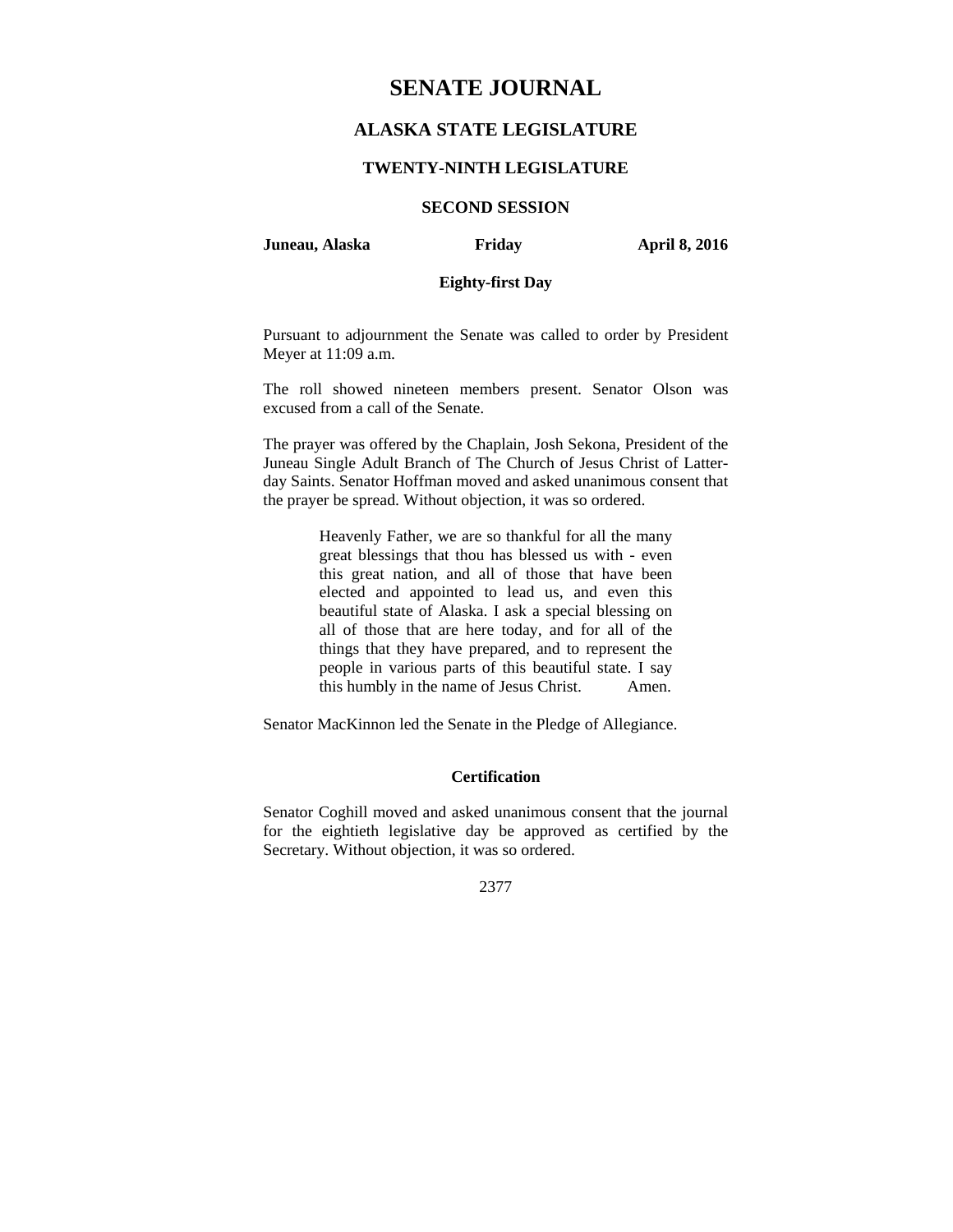### **Messages from the House**

Message dated April 7 was read stating the House passed and transmitted for consideration:

### **First Reading and Reference of House Bills**

**HB 222** 

CS FOR HOUSE BILL NO. 222(FIN) BY THE HOUSE FINANCE COMMITTEE, entitled:

"An Act relating to increases of appropriation items."

was read the first time and referred to the Finance Committee.

### **HB 370**

CS FOR HOUSE BILL NO. 370(CRA) am BY THE HOUSE COMMUNITY AND REGIONAL AFFAIRS COMMITTEE, entitled:

> "An Act relating to military facility zones; and relating to a municipal tax exemption or deferral for economic development property."

was read the first time and referred to the Community and Regional Affairs and Finance Committees.

### **Standing Committee Reports**

## **SB 91**

The Finance Committee considered SPONSOR SUBSTITUTE FOR SENATE BILL NO. 91 "An Act relating to criminal law and procedure; relating to controlled substances; relating to probation; relating to sentencing; establishing a pretrial services program with pretrial services officers in the Department of Corrections; relating to permanent fund dividends; relating to electronic monitoring; relating to penalties for violations of municipal ordinances; relating to parole; relating to correctional restitution centers; relating to community work service; relating to revocation, termination, suspension, cancellation, or restoration of a driver's license; relating to the disqualification of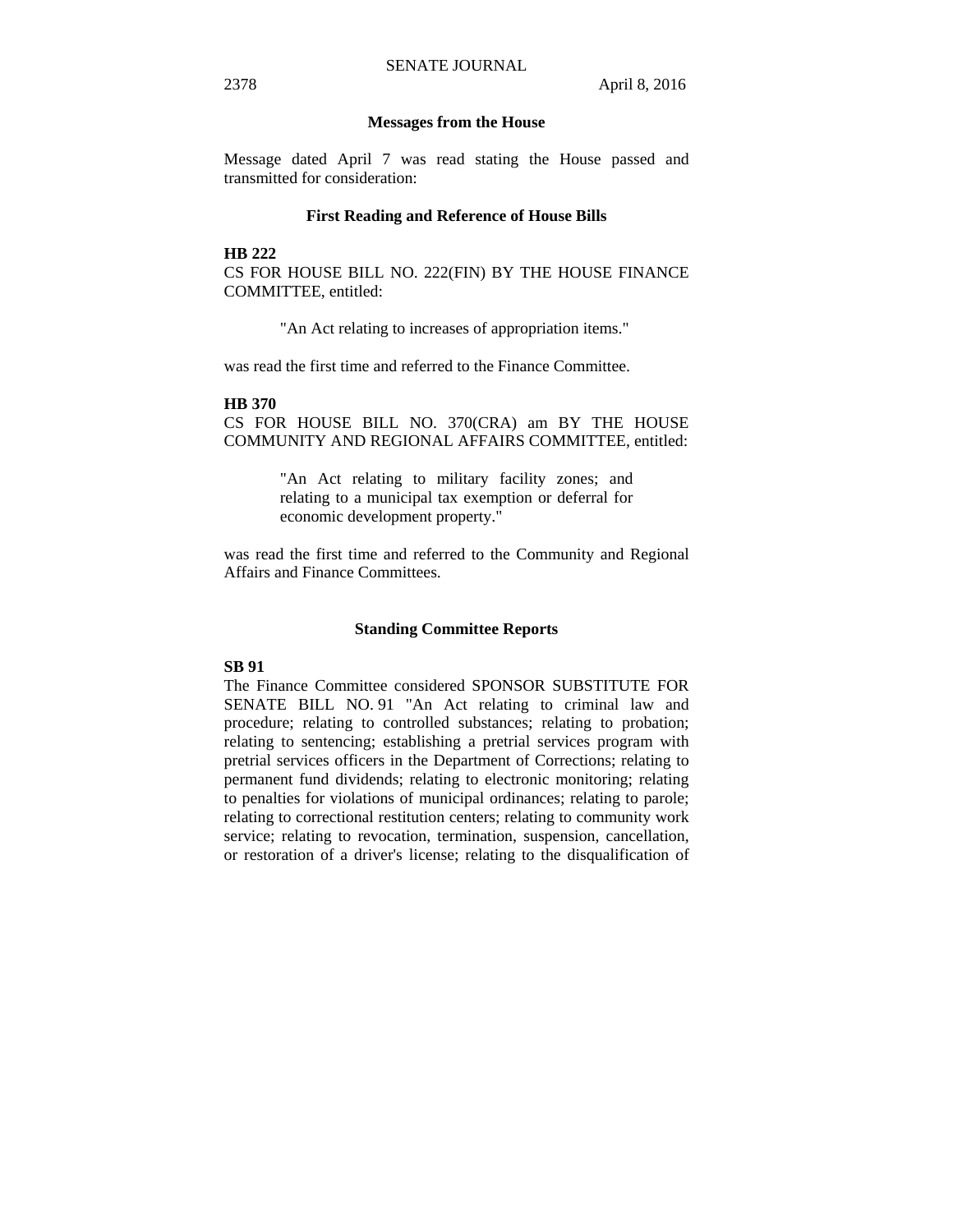April 8, 2016 2379

persons convicted of certain felony drug offenses from participation in the food stamp and temporary assistance programs; relating to the duties of the commissioner of corrections; amending Rules 6, 32, 32.1, 38, 41, and 43, Alaska Rules of Criminal Procedure, and repealing Rules 41(d) and (e), Alaska Rules of Criminal Procedure; and providing for an effective date" and recommended it be replaced with

> CS FOR SPONSOR SUBSTITUTE FOR SENATE BILL NO. 91(FIN) "An Act relating to criminal law and procedure; relating to controlled substances; relating to immunity from prosecution for the crime of prostitution; relating to probation; relating to sentencing; establishing a pretrial services program with pretrial services officers in the Department of Corrections; relating to the publication of suspended entries of judgment on a publicly available Internet website: relating to permanent fund dividends: relating to electronic monitoring; relating to penalties for violations of municipal ordinances; relating to parole; relating to correctional restitution centers; relating to community work service; relating to revocation, termination, suspension, cancellation, or restoration of a driver's license; relating to the excise tax on marijuana; establishing the recidivism reduction fund; relating to the Alaska Criminal Justice Commission; relating to the disqualification of persons convicted of specified drug offenses from participation in the food stamp and temporary assistance programs; relating to the duties of the commissioner of corrections; amending Rules 32, 32.1, 38, 41, and 43, Alaska Rules of Criminal Procedure, and repealing Rules 41(d) and (e), Alaska Rules of Criminal Procedure; and providing for an effective date."

Signing do pass: Senators Kelly, MacKinnon, Cochairs; Senators Micciche, Bishop. Signing no recommendation: Senator Dunleavy. Signing amend: Senator Hoffman.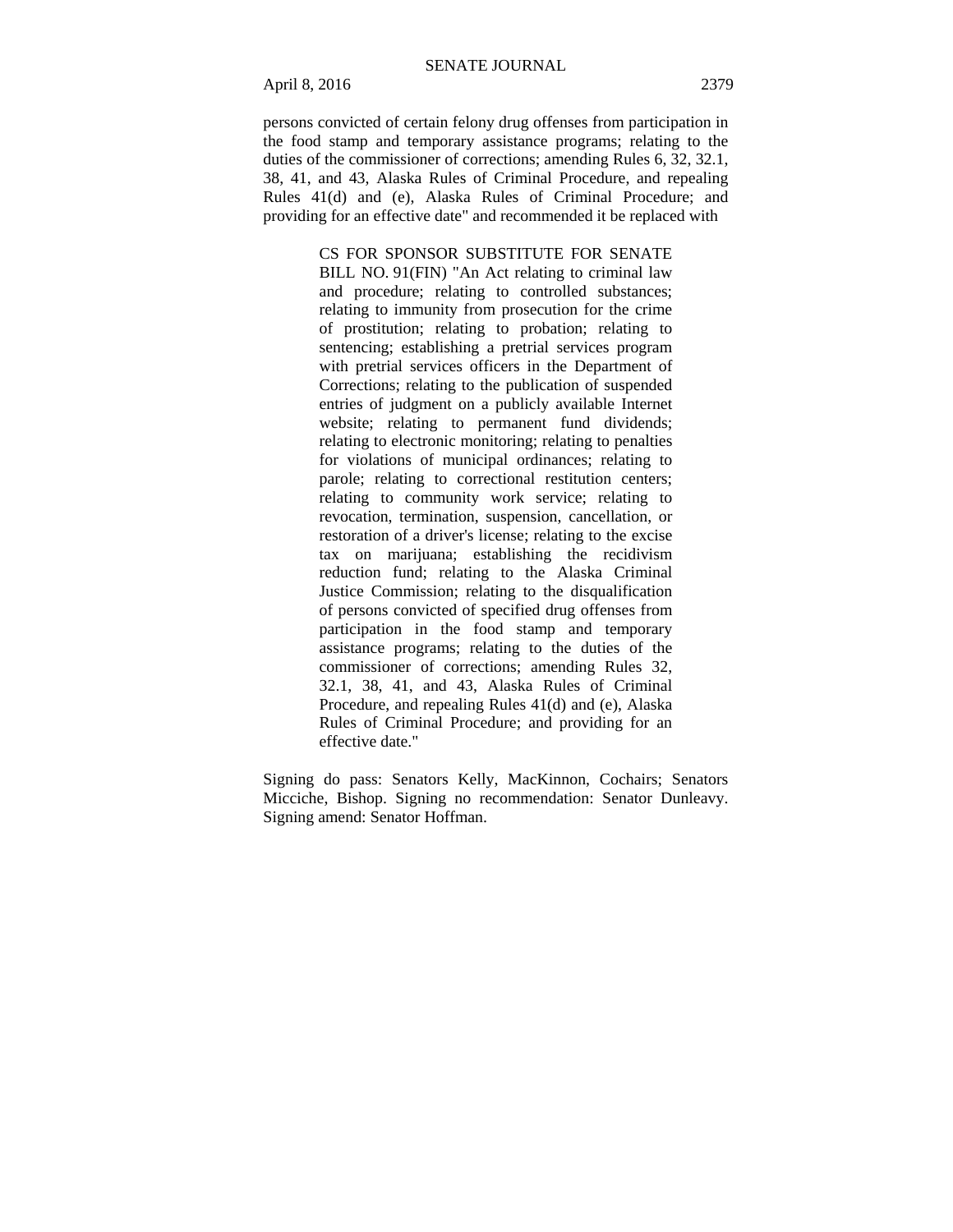The following fiscal information was published today:

- Fiscal Note No. 16, zero, Department of Administration
- Fiscal Note No. 17, zero, Department of Administration
- Fiscal Note No. 18, Department of Corrections
- Fiscal Note No. 19, Department of Corrections
- Fiscal Note No. 20, zero, Department of Corrections
- Fiscal Note No. 21, Department of Corrections
- Fiscal Note No. 22, Department of Corrections
- Fiscal Note No. 23, Department of Corrections
- Fiscal Note No. 24, Department of Corrections
- Fiscal Note No. 25, Department of Health and Social Services
- Fiscal Note No. 26, Department of Health and Social Services
- Fiscal Note No. 27, zero, Department of Health and Social Services
- Fiscal Note No. 28, Department of Health and Social Services
- Fiscal Note No. 29, zero, Department of Law
- Fiscal Note No. 30, zero, Department of Public Safety
- Fiscal Note No. 31, Department of Public Safety
- Fiscal Note No. 32, zero, Alaska Judicial System
- Fiscal Note No. 33, Alaska Judicial System
- The following previously published fiscal information applies: Fiscal Note No. 9, zero, Department of Administration

The bill is on today's calendar.

### **SB 171**

The State Affairs Committee considered SENATE BILL NO. 171 "An Act relating to the duties of the Department of Administration; relating to payment of judgment against the state; relating to pre-audit of claims; relating to travel costs and travel outside the state; repealing authorization and administration of the Department of Administration to make advances to the University of Alaska; and repealing the United States savings bond purchase plan" and recommended it be replaced with

CS FOR SENATE BILL NO. 171(STA) "An Act relating to the duties of the Department of Administration; relating to payment of judgments against the state; relating to use of negotiated state contracts to make arrangements for persons traveling on official business; relating to pre-audit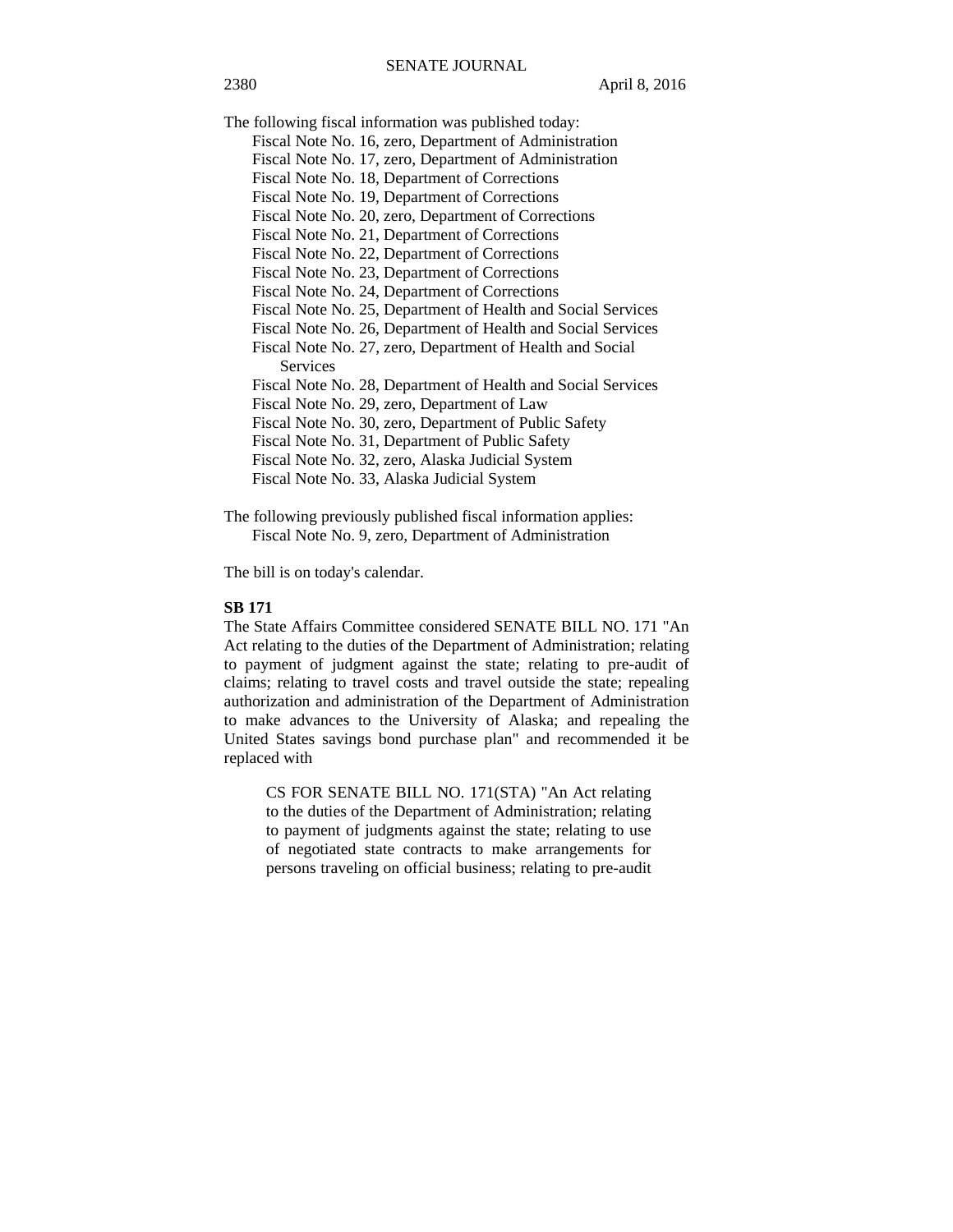April 8, 2016 2381

of claims; relating to the establishment and maintenance of an Internet website providing public finance information and identifying the information to be available on the Internet website; relating to travel costs and travel outside the state; repealing the authority of the Department of Administration to make advances to the University of Alaska; repealing the United States savings bond purchase plan; and providing for an effective date."

Signing do pass: Senator Stoltze, Chair; Senators Huggins, McGuire, Wielechowski. Signing no recommendation: Senator Coghill.

The following fiscal information was published today: Fiscal Note No. 2, Department of Administration

The bill was referred to the Finance Committee.

### **HB 231**

Forthcoming fiscal information (page 2354) for the State Affairs Senate Committee Substitute for CS FOR HOUSE BILL NO. 231(FIN) "An Act extending the termination date of the Board of Parole; and providing for an effective date" was published today:

Fiscal Note No. 3, Department of Corrections

# **Consideration of the Calendar**

### **Second Reading of Senate Bills**

### **SB 69**

SENATE BILL NO. 69 "An Act relating to the Board of Chiropractic Examiners and the practice of chiropractic" was read the second time.

Senator MacKinnon, Cochair, moved and asked unanimous consent for the adoption of the Finance Committee Substitute offered on page 2352. Senator Gardner objected, then withdrew her objection. There being no further objection, CS FOR SENATE BILL NO. 69(FIN) was adopted.

Senator Coghill moved and asked unanimous consent that the bill be considered engrossed, advanced to third reading and placed on final passage. Without objection, it was so ordered.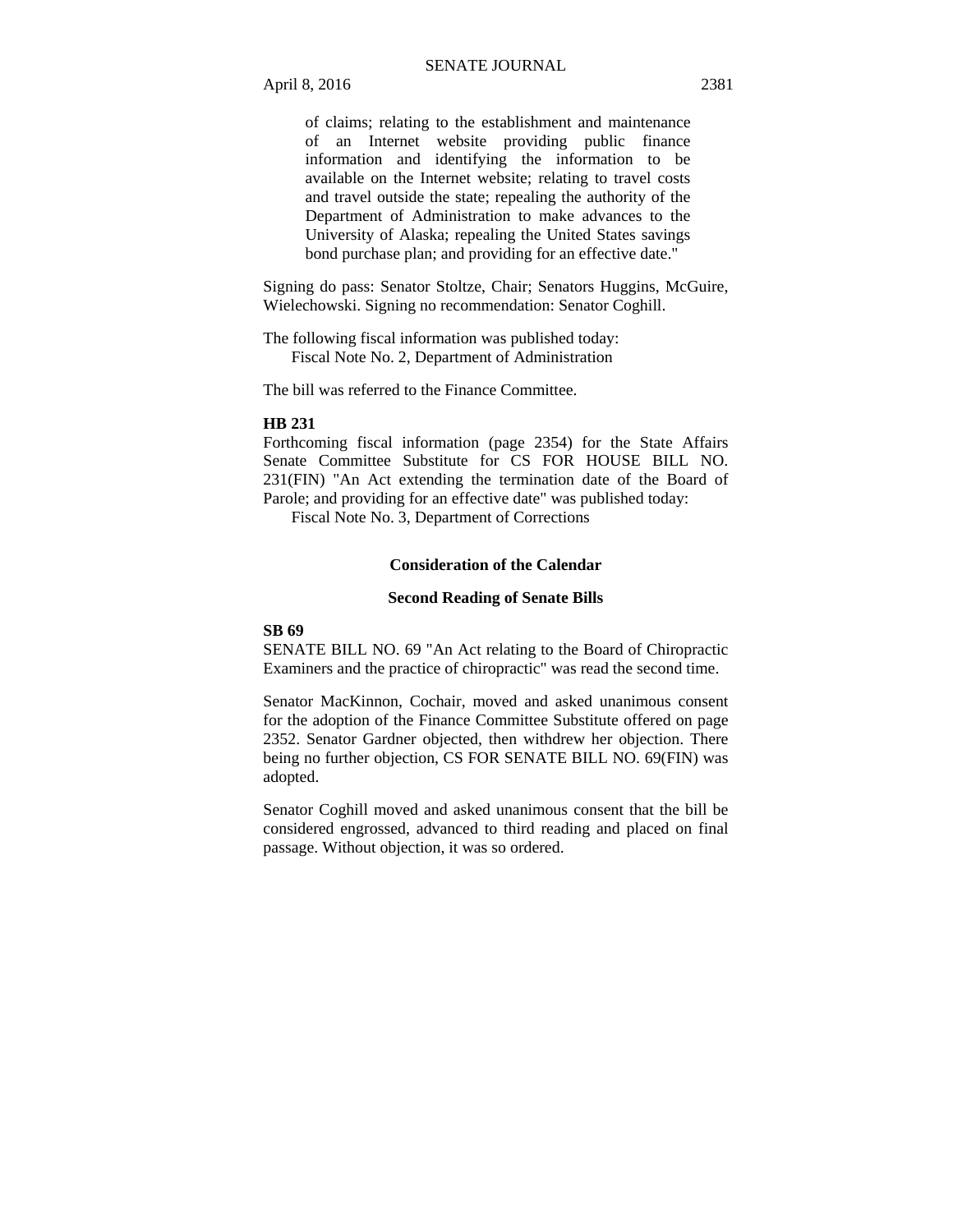CS FOR SENATE BILL NO. 69(FIN) was read the third time.

Senator Dunleavy moved and asked unanimous consent to abstain from voting due to a conflict of interest. Senator Coghill objected and Senator Dunleavy was required to vote.

The question being: "Shall CS FOR SENATE BILL NO. 69(FIN) "An Act relating to the Board of Chiropractic Examiners and the practice of chiropractic" pass the Senate?" The roll was taken with the following result:

CSSB 69(FIN) Third Reading - Final Passage

## **YEAS: 18 NAYS: 1 EXCUSED: 1 ABSENT: 0**

Yeas: Bishop, Coghill, Costello, Egan, Ellis, Gardner, Giessel, Hoffman, Huggins, Kelly, MacKinnon, McGuire, Meyer, Micciche, Stedman, Stevens, Stoltze, Wielechowski

Nays: Dunleavy

Excused: Olson

and so, CS FOR SENATE BILL NO. 69(FIN) passed the Senate and was referred to the Secretary for engrossment.

### **SB 91**

SPONSOR SUBSTITUTE FOR SENATE BILL NO. 91 "An Act relating to criminal law and procedure; relating to controlled substances; relating to probation; relating to sentencing; establishing a pretrial services program with pretrial services officers in the Department of Corrections; relating to permanent fund dividends; relating to electronic monitoring; relating to penalties for violations of municipal ordinances; relating to parole; relating to correctional restitution centers; relating to community work service; relating to revocation, termination, suspension, cancellation, or restoration of a driver's license; relating to the disqualification of persons convicted of certain felony drug offenses from participation in the food stamp and temporary assistance programs; relating to the duties of the commissioner of corrections; amending Rules 6, 32, 32.1, 38, 41, and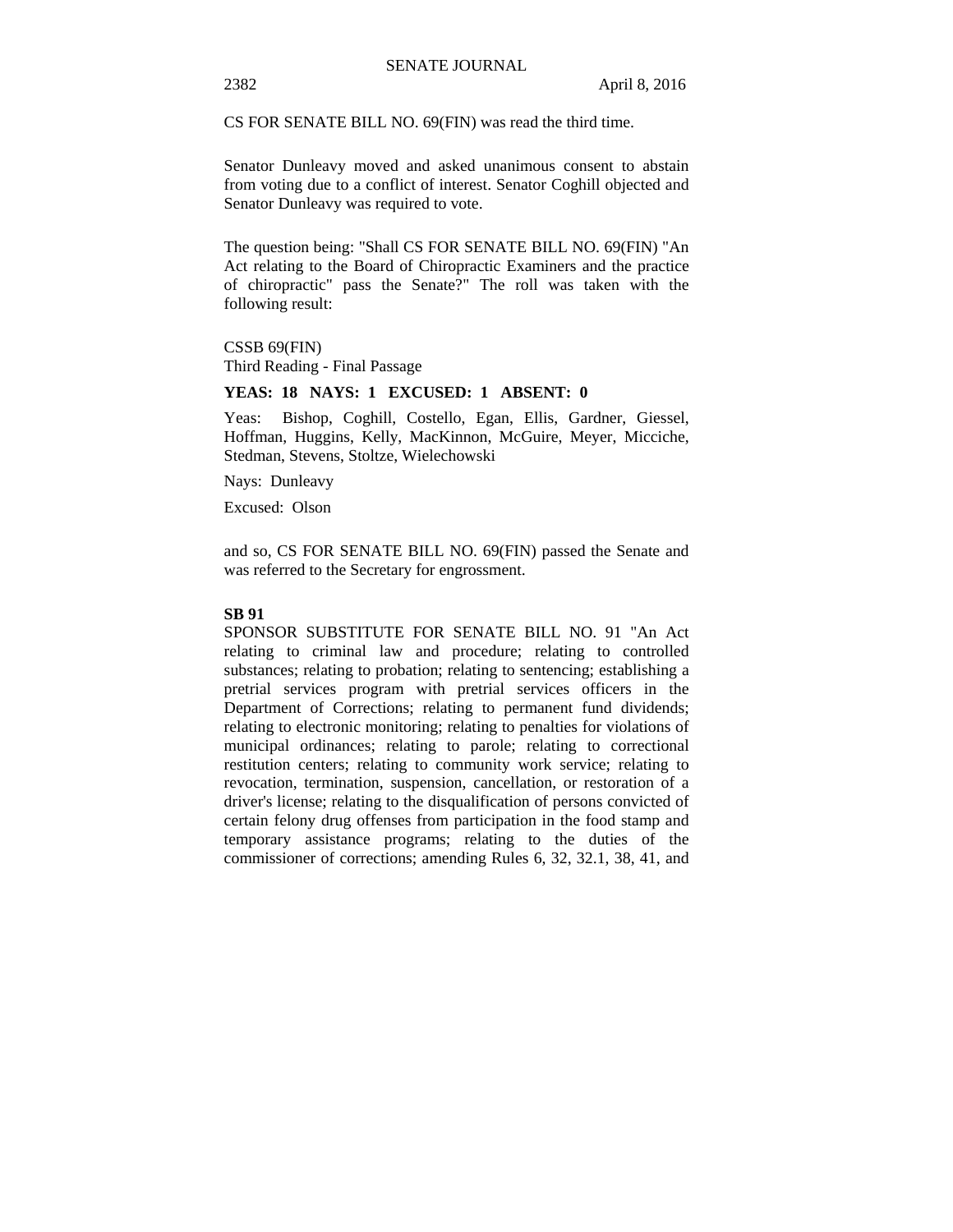April 8, 2016 2383

43, Alaska Rules of Criminal Procedure, and repealing Rules 41(d) and (e), Alaska Rules of Criminal Procedure; and providing for an effective date" was read the second time.

Senator MacKinnon, Cochair, moved and asked unanimous consent for the adoption of the Finance Committee Substitute offered on page 2378. Senator Gardner objected, then withdrew her objection. There being no further objection, CS FOR SPONSOR SUBSTITUTE FOR SENATE BILL NO. 91(FIN) "An Act relating to criminal law and procedure; relating to controlled substances; relating to immunity from prosecution for the crime of prostitution; relating to probation; relating to sentencing; establishing a pretrial services program with pretrial services officers in the Department of Corrections; relating to the publication of suspended entries of judgment on a publicly available Internet website; relating to permanent fund dividends; relating to electronic monitoring; relating to penalties for violations of municipal ordinances; relating to parole; relating to correctional restitution centers; relating to community work service; relating to revocation, termination, suspension, cancellation, or restoration of a driver's license; relating to the excise tax on marijuana; establishing the recidivism reduction fund; relating to the Alaska Criminal Justice Commission; relating to the disqualification of persons convicted of specified drug offenses from participation in the food stamp and temporary assistance programs; relating to the duties of the commissioner of corrections; amending Rules 32, 32.1, 38, 41, and 43, Alaska Rules of Criminal Procedure, and repealing Rules 41(d) and (e), Alaska Rules of Criminal Procedure; and providing for an effective date" was adopted.

President Meyer stated CS FOR SPONSOR SUBSTITUTE FOR SENATE BILL NO. 91(FIN) will advance to third reading on the April 9 calendar.

### **SB 112**

SENATE BILL NO. 112 "An Act establishing procedures related to a petition for adoption of a child in state custody; adding a definition of 'proxy for a formal petition'; amending Rule 6(a), Alaska Adoption Rules; and providing for an effective date" was read the second time.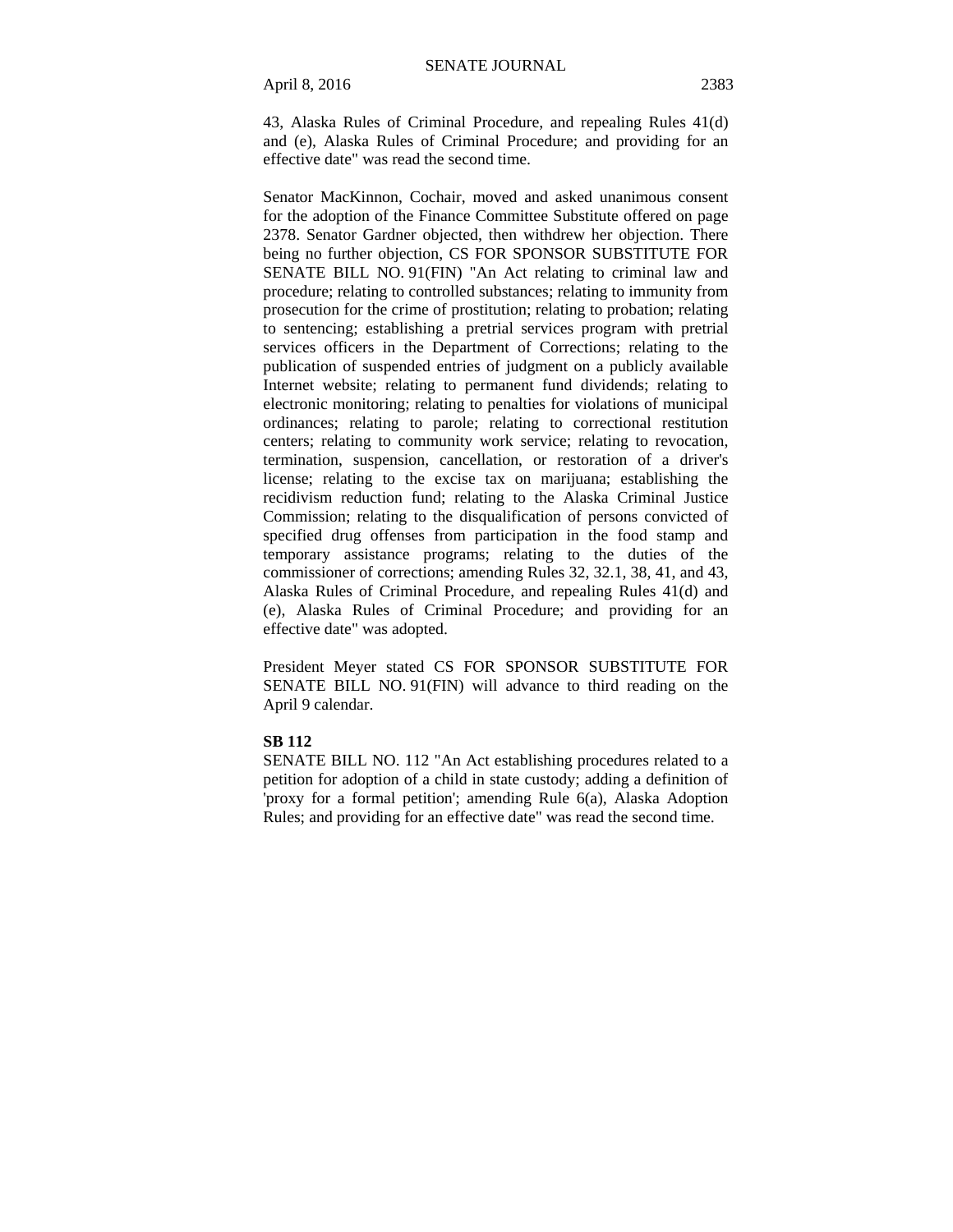Senator McGuire, Chair, moved and asked unanimous consent for the adoption of the Judiciary Committee Substitute offered on page 2259. Senator Gardner objected, then withdrew her objection. There being no further objection, CS FOR SENATE BILL NO. 112(JUD) "An Act establishing procedures related to a petition or proxy for adoption or guardianship of a child in state custody; adding a definition of 'proxy for a formal petition'; amending Rules 5 and 6(a), Alaska Adoption Rules, and adding Rule 17.3, Alaska Child in Need of Aid Rules of Procedure; and providing for an effective date" was adopted.

Senator Coghill moved and asked unanimous consent that the bill be considered engrossed, advanced to third reading and placed on final passage. Without objection, it was so ordered.

CS FOR SENATE BILL NO. 112(JUD) was read the third time.

Senator Coghill moved and asked unanimous consent CS FOR SENATE BILL NO. 112(JUD) be held in third reading to the April 9 calendar. Without objection, it was so ordered.

### **SB 165**

SENATE BILL NO. 165 "An Act relating to the presence of minors in the licensed premises of manufacturers, wholesalers, and retailers of alcoholic beverages; relating to the Alcoholic Beverage Control Board; relating to the offense of minor consuming; relating to revocation of a driver's license for a minor consuming offense; relating to the effect of the revocation of a driver's license for a minor consuming offense on a motor vehicle liability insurance policy; and amending Rule 17, Alaska Rules of Minor Offense Procedure" was read the second time.

Senator McGuire, Chair, moved and asked unanimous consent for the adoption of the Judiciary Committee Substitute offered on page 2283. Senator Gardner objected, then withdrew her objection. There being no further objection, CS FOR SENATE BILL NO. 165(JUD) "An Act relating to the presence of minors in the licensed premises of manufacturers, wholesalers, and retailers of alcoholic beverages; relating to the Alcoholic Beverage Control Board; relating to background checks for persons applying to operate marijuana establishments; relating to the offense of minor consuming; relating to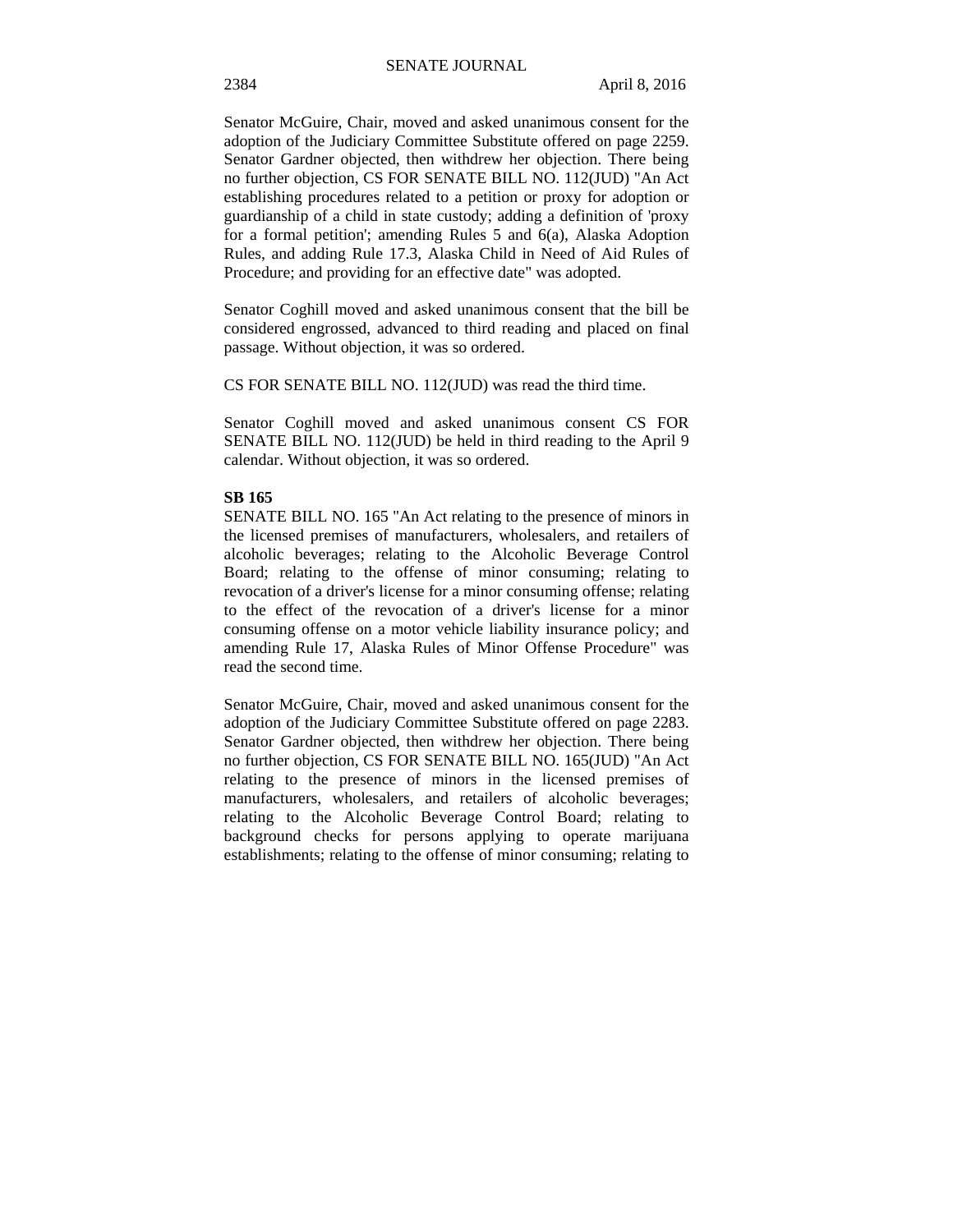April 8, 2016 2385

revocation of a driver's license for a minor consuming offense; relating to the effect of the revocation of a driver's license for a minor consuming offense on a motor vehicle liability insurance policy; and amending Rule 17, Alaska Rules of Minor Offense Procedure" was adopted.

Senator Micciche offered Amendment No. 1:

Page 2, line 5:

Delete "be actively engaged in the public health sector" Insert "represent the general public"

Page 2, line 13:

Delete "or public health sector"

Page 2, line 15, following "issued.":

 Insert "A board member representing the general public may not be affiliated with the public safety sector or the public health sector."

Senator Micciche moved for the adoption of Amendment No. 1. Without objection, Amendment No. 1 was adopted.

Senator Coghill moved and asked unanimous consent that the bill be considered engrossed, advanced to third reading and placed on final passage. Without objection, it was so ordered.

CS FOR SENATE BILL NO. 165(JUD) am was read the third time.

The question being: "Shall CS FOR SENATE BILL NO. 165(JUD) am "An Act relating to the presence of minors in the licensed premises of manufacturers, wholesalers, and retailers of alcoholic beverages; relating to the Alcoholic Beverage Control Board; relating to background checks for persons applying to operate marijuana establishments; relating to the offense of minor consuming; relating to revocation of a driver's license for a minor consuming offense; relating to the effect of the revocation of a driver's license for a minor consuming offense on a motor vehicle liability insurance policy; and amending Rule 17, Alaska Rules of Minor Offense Procedure" pass the Senate?" The roll was taken with the following result: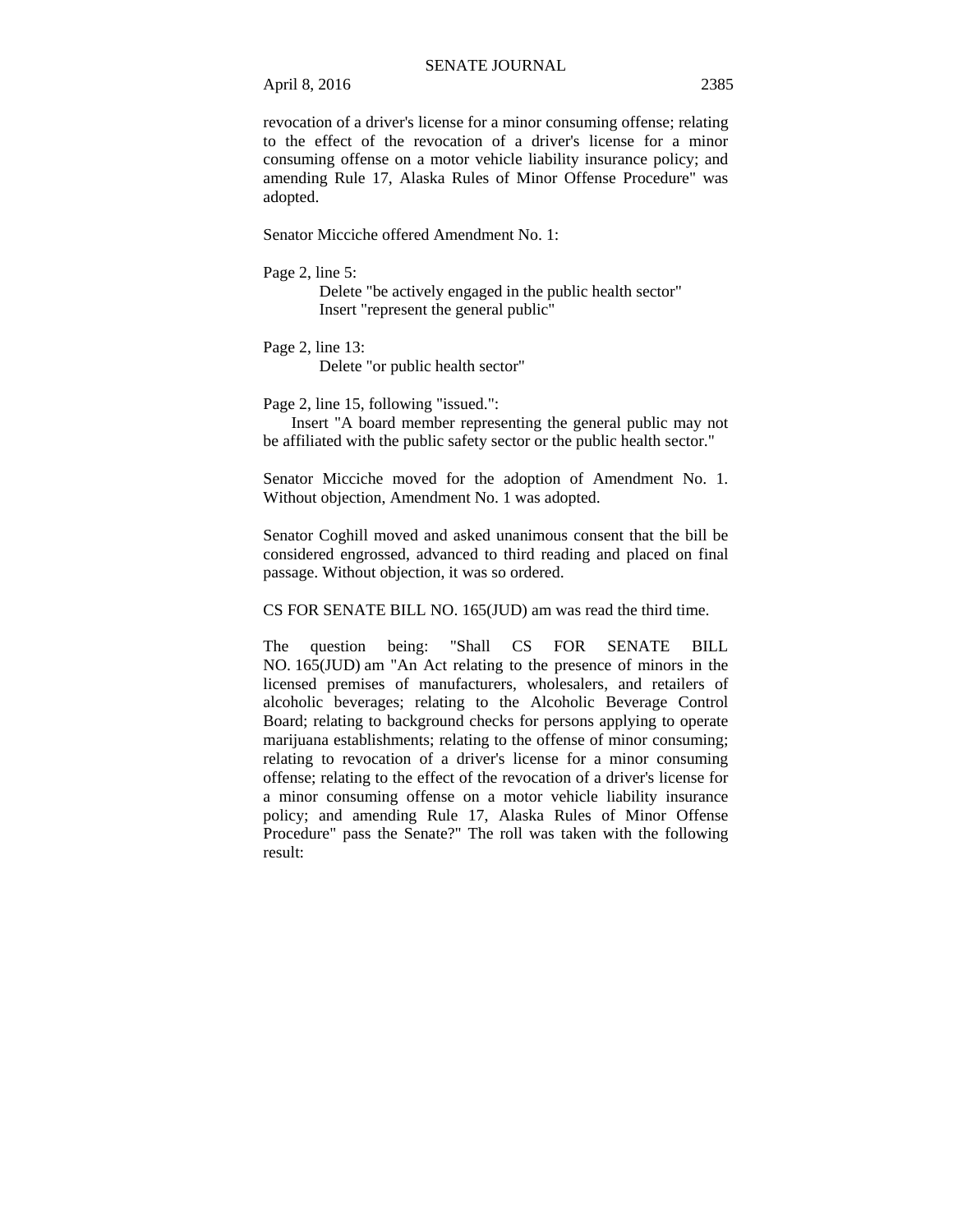CSSB 165(JUD) am Third Reading - Final Passage Court Rule

### **YEAS: 19 NAYS: 0 EXCUSED: 1 ABSENT: 0**

Yeas: Bishop, Coghill, Costello, Dunleavy, Egan, Ellis, Gardner, Giessel, Hoffman, Huggins, Kelly, MacKinnon, McGuire, Meyer, Micciche, Stedman, Stevens, Stoltze, Wielechowski

Excused: Olson

and so, CS FOR SENATE BILL NO. 165(JUD) am passed the Senate.

Senator Coghill moved and asked unanimous consent that the vote on the passage of the bill be considered the vote on the Court Rule change. Without objection, it was so ordered and the bill was referred to the Secretary for engrossment.

### **Third Reading of Senate Bills**

### **SB 154**

CS FOR SENATE BILL NO. 154(STA) "An Act relating to special registration plates commemorating the Blood Bank of Alaska" was read the third time.

Senator Wielechowski moved that the bill be returned to second reading for the purpose of a specific amendment, that being Amendment No. 1. Without objection, the bill was returned to second reading.

Senator Wielechowski offered Amendment No. 1:

Page 1, line 2, following "**Alaska**":

Insert "**; and relating to a veteran's designation on an identification card or a driver's license for Hmong veterans and Lao veterans**"

Page 1, following line 3:

Insert a new bill section to read:

"**\* Section 1.** AS 18.65.310(*l*) is amended to read: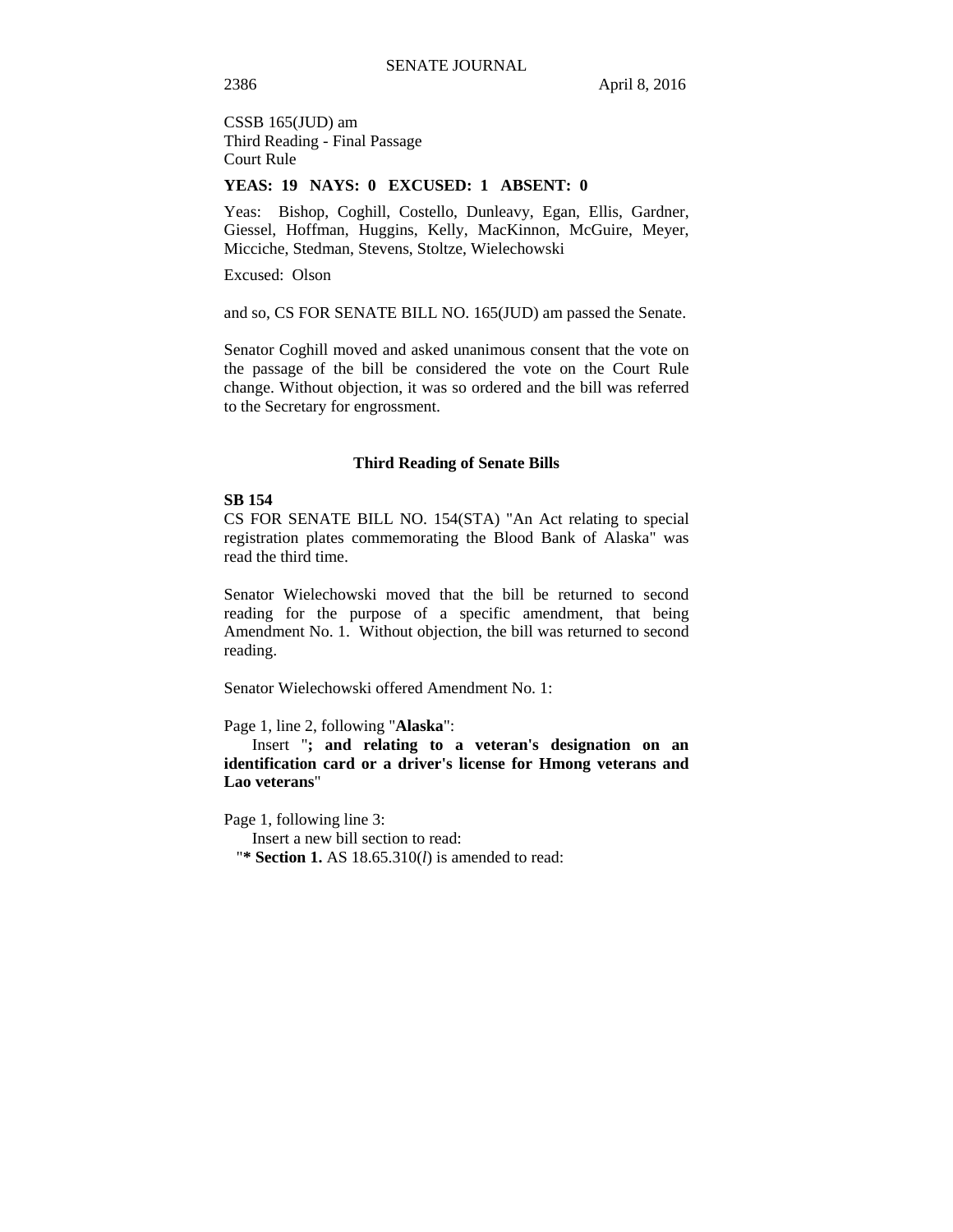(*l*) At the request of the person, the department shall provide a veteran designation and United States flag replica on an identification card identifying the person as a retired veteran**,** [OR] a veteran of the armed forces of the United States discharged under honorable conditions**, or a Hmong veteran or Lao veteran who served in military operations in support of the United States in the Kingdom of Laos between February 28, 1961, and May 15, 1975**. The department may not charge a fee solely for the designation. To receive a veteran designation, the person shall provide proof of veteran status that shows the person is retired**, was** [OR] discharged under honorable conditions**, or is a Hmong veteran or Lao veteran. The department shall consult with the Department of Military and Veterans' Affairs to determine the proof necessary to show that a person is a Hmong veteran or Lao veteran**. With the approval of the person, the department shall make available to the Department of Military and Veterans' Affairs the name and address of a person receiving a veteran designation under this subsection. Notwithstanding (a) of this section, the department may charge a fee of \$5 for replacement of a valid identification card with a new identification card with a veteran designation."

Page 1, line 4:

Delete "**Section 1**" Insert "**Sec. 2**"

Renumber the following bill section accordingly.

Page 2, following line 5:

Insert a new bill section to read:

"**\* Sec. 4.** AS 28.15.111(c) is amended to read:

(c) At the request of an applicant, the department shall provide a veteran designation and United States flag replica on a license identifying the driver as a retired veteran**,** [OR] a veteran of the armed forces of the United States discharged under honorable conditions**, or a Hmong veteran or Lao veteran who served in military operations in support of the United States in the Kingdom of Laos between February 28, 1961, and May 15, 1975**. The department may not charge a fee solely for the designation. To receive a veteran designation, the driver shall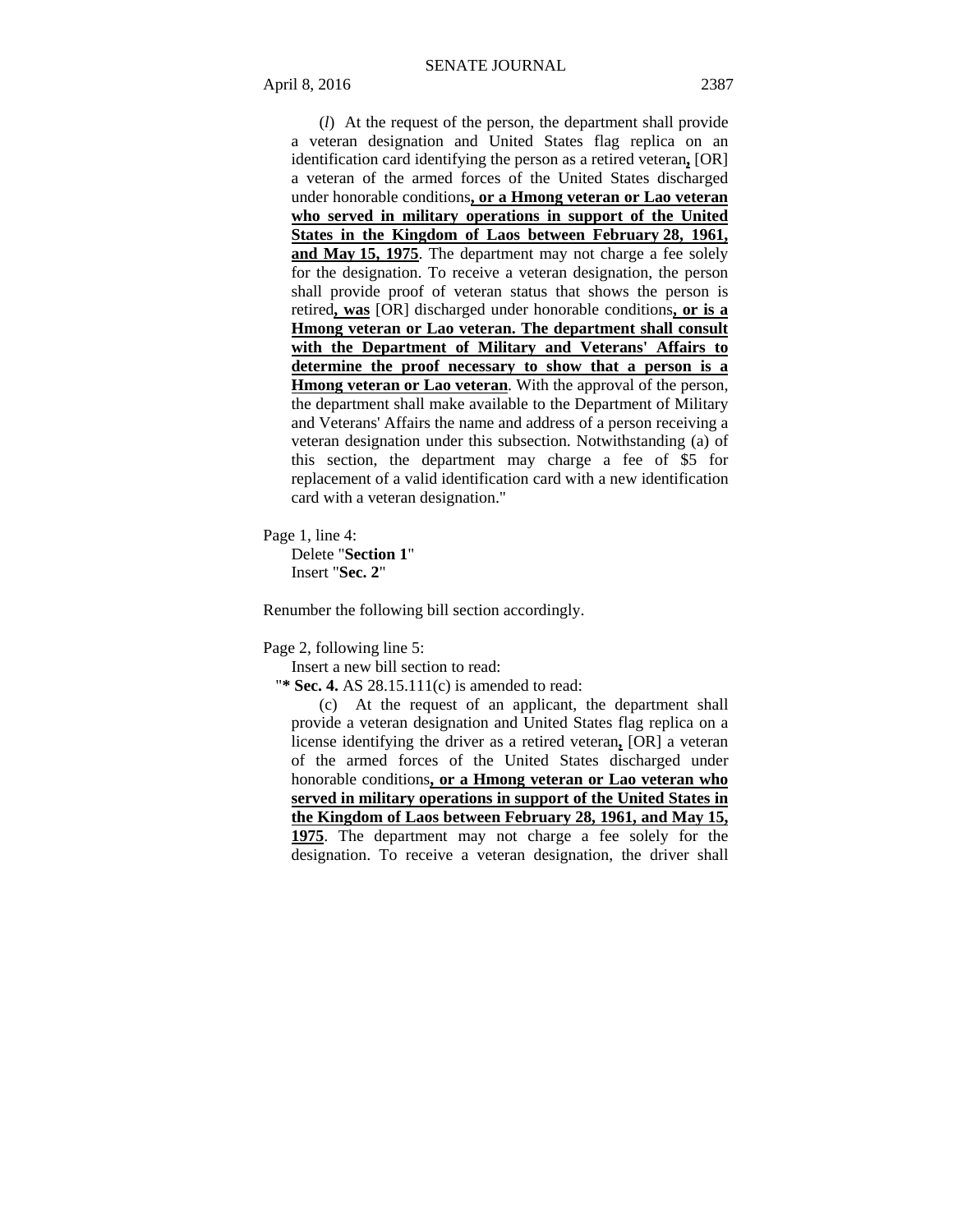make available proof of veteran status that shows that the person is retired**, was** [OR] discharged under honorable conditions**, or is a Hmong veteran or Lao veteran. The department shall consult with the Department of Military and Veterans' Affairs to determine the proof necessary to show that a person is a Hmong veteran or Lao veteran**. With the approval of the applicant, the department shall make available to the Department of Military and Veterans' Affairs the name and address of a driver receiving a veteran designation under this subsection. The department may charge a fee of \$5 for replacement of a valid driver's license with a new license with a veteran designation. A replacement license with a veteran designation issued for \$5 under this subsection shall retain the expiration date of the license it replaces."

Senator Wielechowski moved for the adoption of Amendment No. 1. Senator Stoltze objected.

The question being: "Shall Amendment No. 1 be adopted?" The roll was taken with the following result:

CSSB 154(STA) Second Reading Amendment No. 1?

### **YEAS: 4 NAYS: 15 EXCUSED: 1 ABSENT: 0**

Yeas: Egan, Ellis, Gardner, Wielechowski

Nays: Bishop, Coghill, Costello, Dunleavy, Giessel, Hoffman, Huggins, Kelly, MacKinnon, McGuire, Meyer, Micciche, Stedman, Stevens, Stoltze

Excused: Olson

and so, Amendment No. 1 failed.

CS FOR SENATE BILL NO. 154(STA) was automatically in third reading.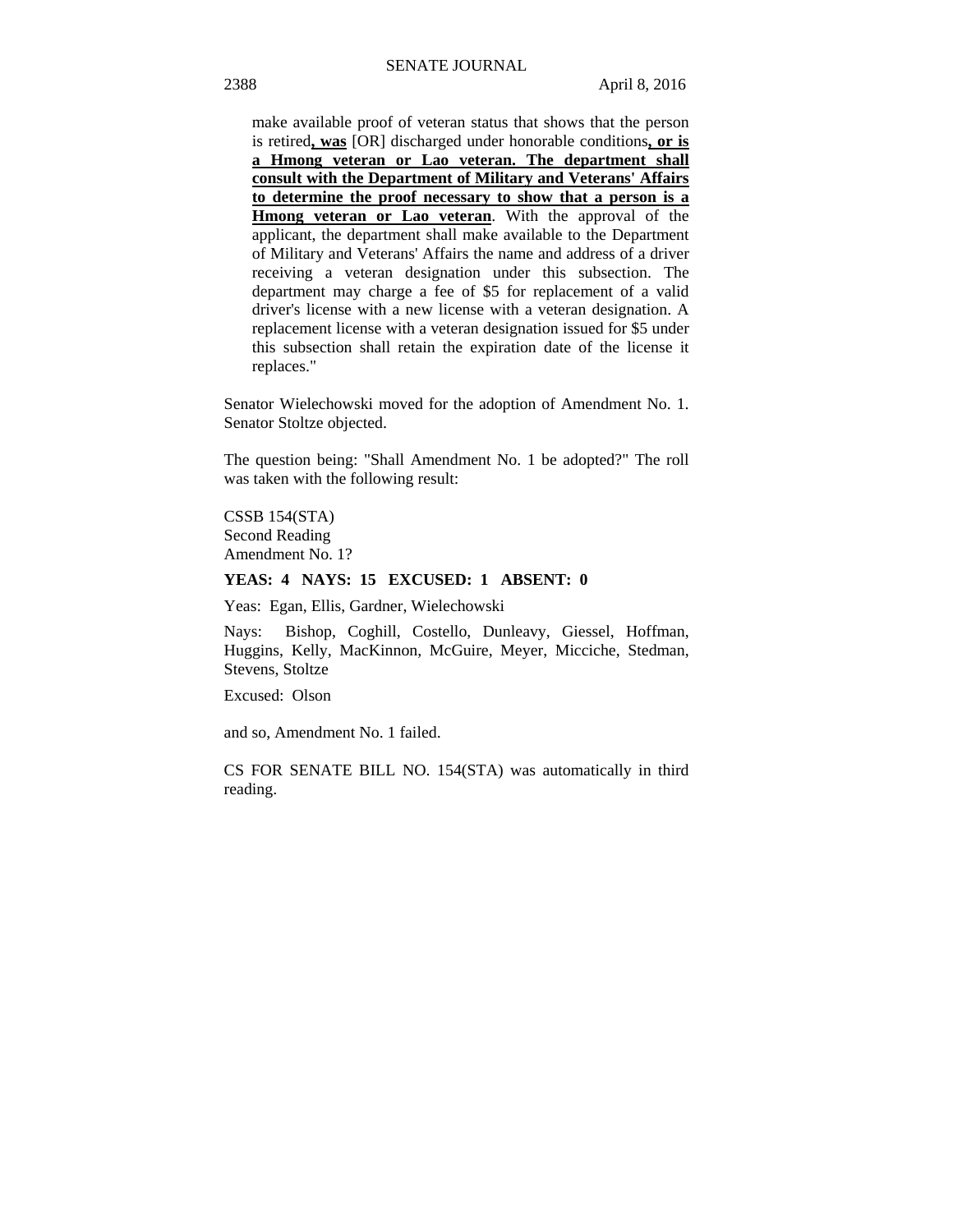Senator Coghill moved and asked unanimous consent Senator Gardner be excused from a call of the Senate from 1:07 p.m. plane time, April 8 through 1 p.m. plane time, April 10. Without objection, Senator Gardner was excused.

### **SB 154**

Senator Wielechowski moved that the bill be returned to second reading for the purpose of a specific amendment, that being Amendment No. 2. Without objection, the bill was returned to second reading.

Senator Wielechowski offered Amendment No. 2:

Page 1, line 2, following "**Alaska**":

Insert "**; and relating to special request "Share the Road" plates**"

Page 1, line 4:

Delete "a new subsection" Insert "new subsections"

Page 1, following line 10:

Insert a new subsection to read:

"(jj) Special request "Share the Road" plates. Upon application by the owner of a motor vehicle, the department may issue registration plates with the phrase "Share the Road" on the plate. The commissioner shall determine the design and color of the plates. The department may disapprove the issuance of registration plates under this subsection when the requested plates are a duplication of an existing registration."

Page 1, line 11:

Delete "a new paragraph" Insert "new paragraphs"

Page 2, line 5, following "Alaska":

Insert ";

(26) special request "Share the Road" plates………………...\$50 plus the fee required for that vehicle under (b), (c), (h), or (i) of this section; the fee required by this paragraph shall be collected biennially in the same manner as the fee required under (b), (c), (h), or (i) of this section"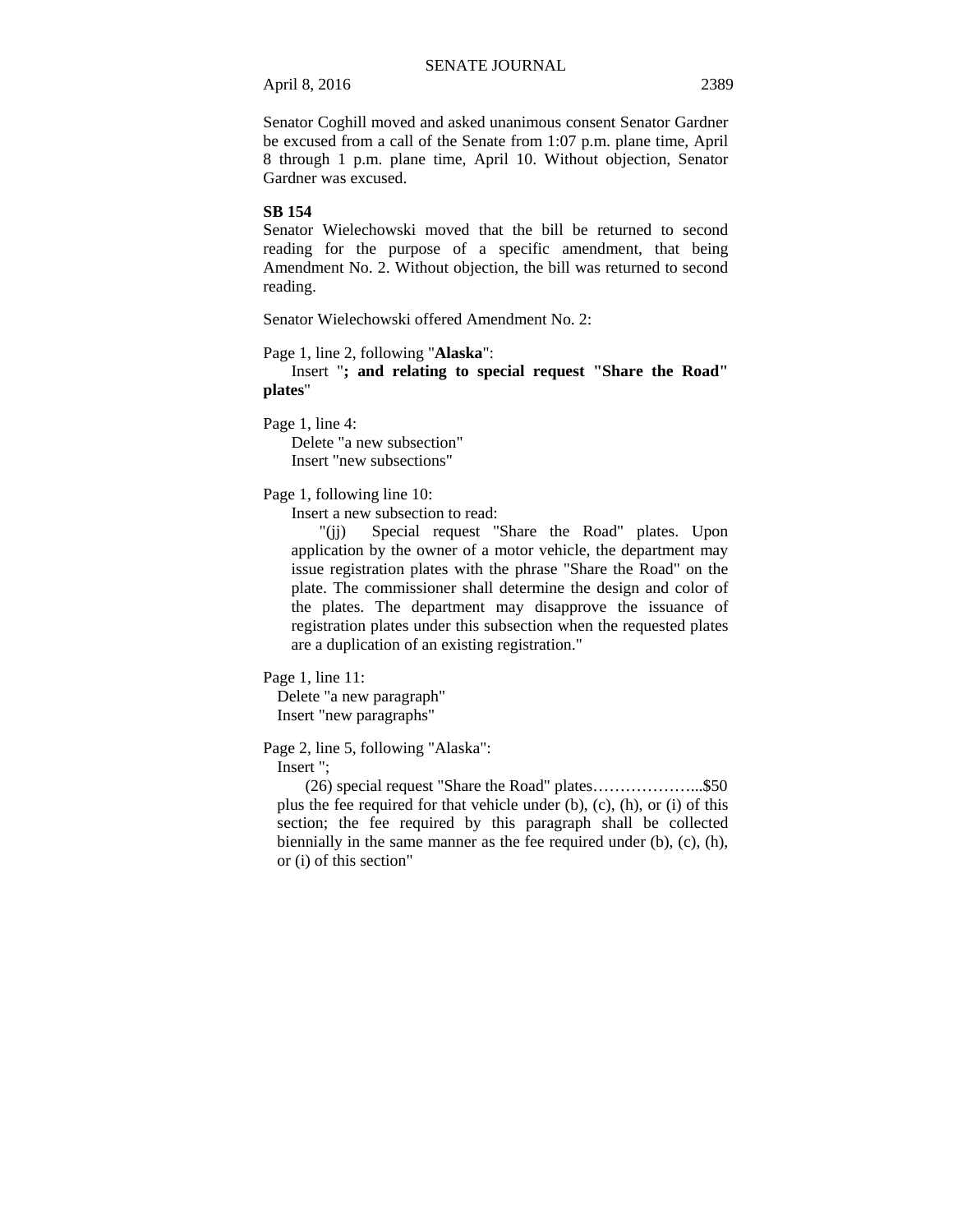Senator Wielechowski moved for the adoption of Amendment No. 2. Senator Stoltze objected.

The question being: "Shall Amendment No. 2 be adopted?" The roll was taken with the following result:

CSSB 154(STA) Second Reading Amendment No. 2?

### **YEAS: 2 NAYS: 15 EXCUSED: 2 ABSENT: 1**

Yeas: Ellis, Wielechowski

Nays: Bishop, Coghill, Costello, Dunleavy, Egan, Giessel, Hoffman, Huggins, Kelly, MacKinnon, Meyer, Micciche, Stedman, Stevens, Stoltze

Excused: Gardner, Olson

Absent: McGuire

and so, Amendment No. 2 failed.

CS FOR SENATE BILL NO. 154(STA) was automatically in third reading.

The question being: "Shall CS FOR SENATE BILL NO. 154(STA) "An Act relating to special registration plates commemorating the Blood Bank of Alaska" pass the Senate?" The roll was taken with the following result:

CSSB 154(STA) Third Reading - Final Passage

### **YEAS: 17 NAYS: 1 EXCUSED: 2 ABSENT: 0**

Yeas: Bishop, Coghill, Costello, Dunleavy, Egan, Ellis, Giessel, Hoffman, Huggins, Kelly, MacKinnon, McGuire, Meyer, Micciche, Stedman, Stevens, Stoltze

Nays: Wielechowski

Excused: Gardner, Olson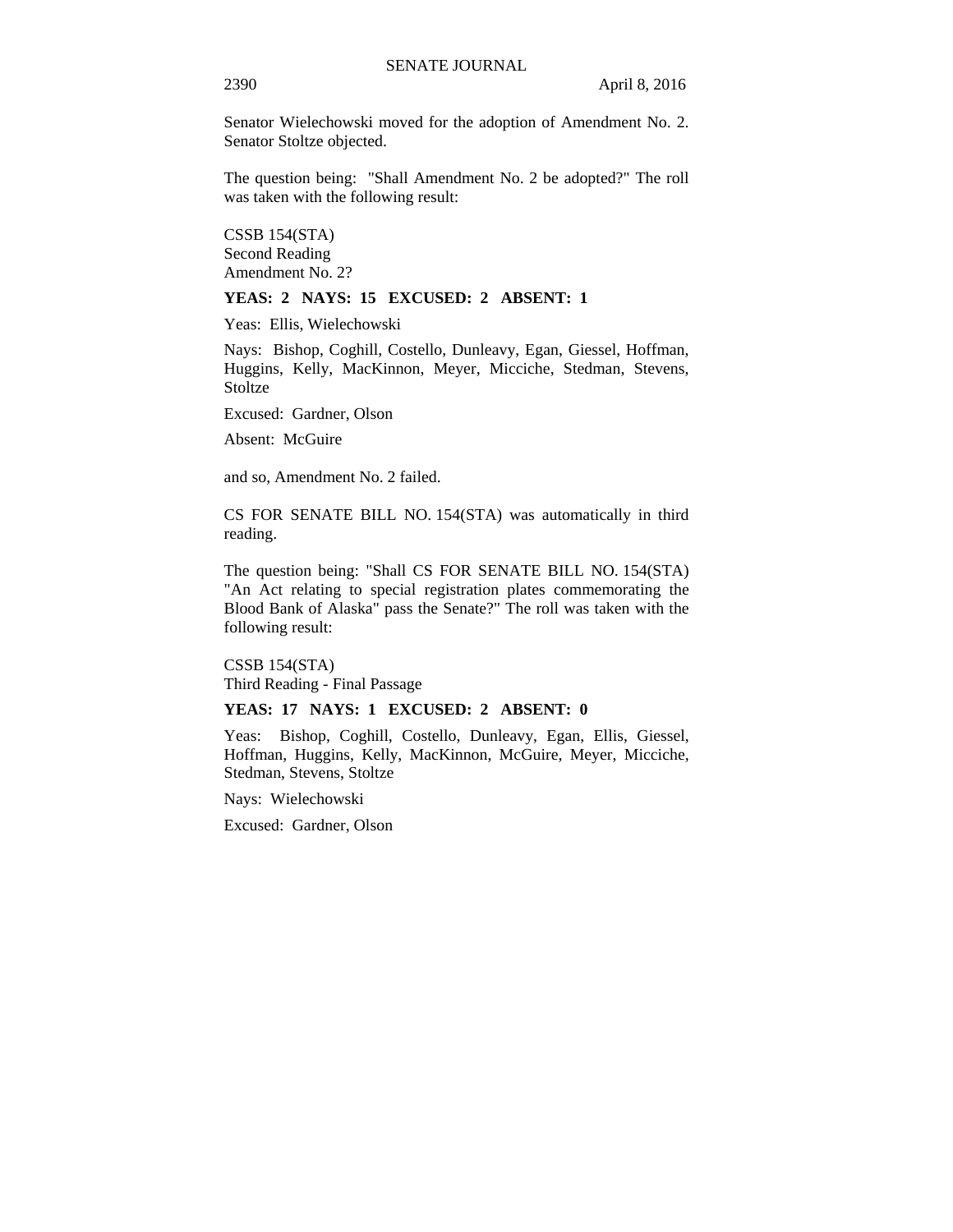and so, CS FOR SENATE BILL NO. 154(STA) passed the Senate and was referred to the Secretary for engrossment.

### **Citations**

Honoring - Alaska School Activities Association High School Hall of Fame Class of 2016

Senator(s) Stoltze, Costello, Meyer, Bishop, Coghill, Dunleavy, Egan, Ellis, Gardner, Giessel, Hoffman, Huggins, Kelly, MacKinnon, McGuire, Micciche, Olson, Stedman, Stevens, Wielechowski

Honoring - Jennifer Neyman and The Redoubt Reporter Senator(s) Micciche, Meyer, Bishop, Coghill, Costello, Dunleavy, Egan, Ellis, Gardner, Giessel, Hoffman, Huggins, Kelly, MacKinnon, McGuire, Olson, Stedman, Stevens, Stoltze, Wielechowski Representative(s) Olson

Honoring - Caring for the Kenai 25th Anniversary Senator(s) Micciche, Meyer, Bishop, Coghill, Costello, Dunleavy, Egan, Ellis, Gardner, Giessel, Hoffman, Huggins, Kelly, MacKinnon, McGuire, Olson, Stedman, Stevens, Stoltze, Wielechowski Representative(s) Olson

Honoring - Juneau-Douglas High School Boys Basketball Team 2016 4A State Champions

Senator(s) Egan, Meyer, Bishop, Coghill, Costello, Dunleavy, Ellis, Gardner, Giessel, Hoffman, Huggins, Kelly, MacKinnon, McGuire, Micciche, Olson, Stedman, Stevens, Stoltze, Wielechowski Representative(s) Kito, Munoz

Honoring - Dave Blaisdell Representative(s) Munoz, Kito Senator(s) Egan, Meyer, Bishop, Coghill, Costello, Dunleavy, Ellis, Gardner, Giessel, Hoffman, Huggins, Kelly, MacKinnon, McGuire, Micciche, Olson, Stedman, Stevens, Stoltze, Wielechowski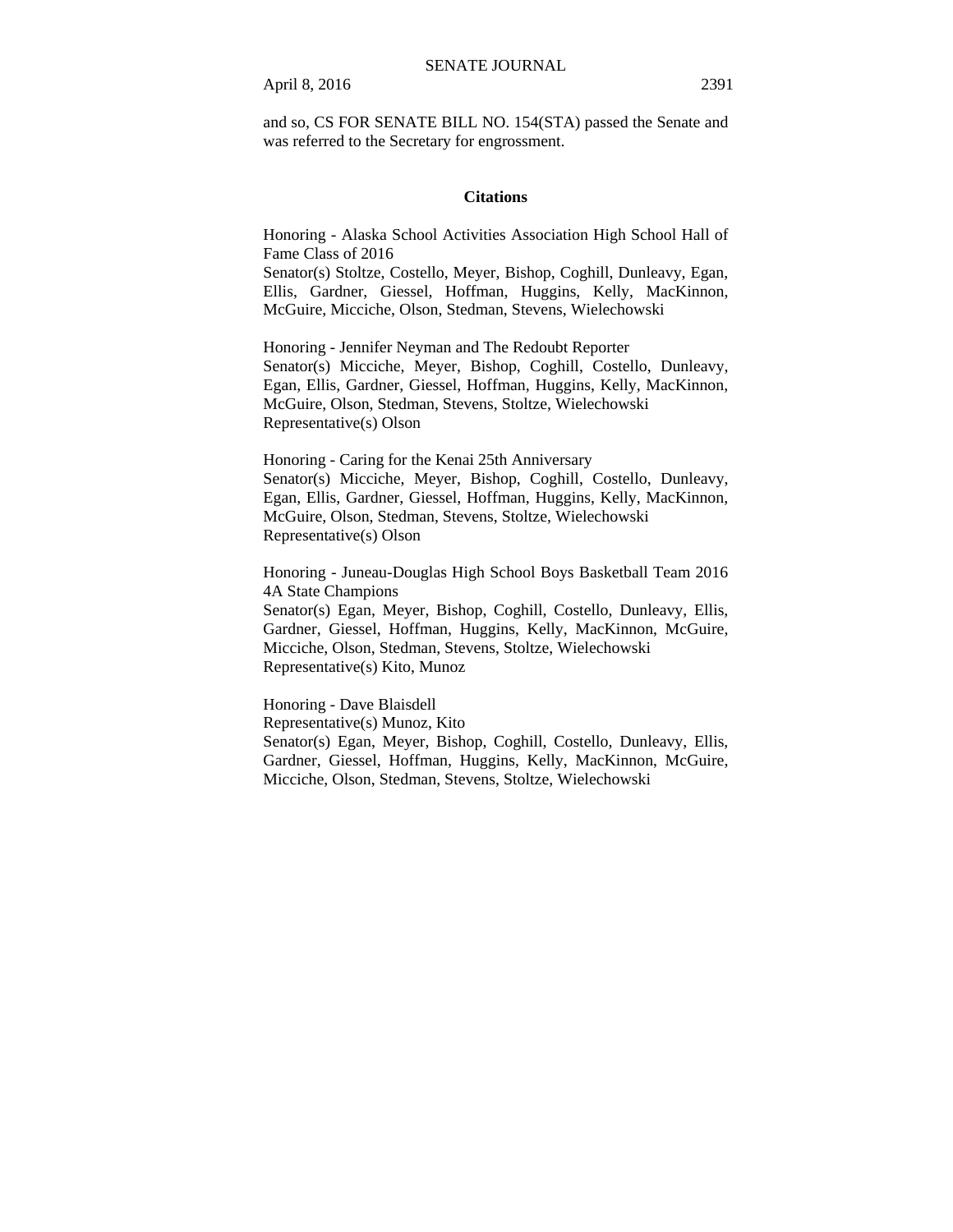Honoring - Esther Julia Cox Representative(s) Tuck Senator(s) McGuire, Meyer, Bishop, Coghill, Costello, Dunleavy, Egan, Ellis, Gardner, Giessel, Hoffman, Huggins, Kelly, MacKinnon, Micciche, Olson, Stedman, Stevens, Stoltze, Wielechowski

Honoring - Top 40 Under 40 Recipients Bill Bailey & Wes Madden Representative(s) Kawasaki

Senator(s) Kelly, Meyer, Bishop, Coghill, Costello, Dunleavy, Egan, Ellis, Gardner, Giessel, Hoffman, Huggins, MacKinnon, McGuire, Micciche, Olson, Stedman, Stevens, Stoltze, Wielechowski

Honoring - Shannon Adair Dwyer 2015 BP Teacher of Excellence Representative(s) Olson

Senator(s) Micciche, Meyer, Bishop, Coghill, Costello, Dunleavy, Egan, Ellis, Gardner, Giessel, Hoffman, Huggins, Kelly, MacKinnon, McGuire, Olson, Stedman, Stevens, Stoltze, Wielechowski

Honoring - Bob Sam Representative(s) Kreiss-Tomkins Senator(s) Stedman, Meyer, Bishop, Coghill, Costello, Dunleavy, Egan, Ellis, Gardner, Giessel, Hoffman, Huggins, Kelly, MacKinnon, McGuire, Micciche, Olson, Stevens, Wielechowski

Honoring - Craig Public Library 2015 Recipient National Medal for Museum and Library Service Representative(s) Kreiss-Tomkins

Senator(s) Stedman, Meyer, Bishop, Coghill, Costello, Dunleavy, Egan, Ellis, Gardner, Giessel, Hoffman, Huggins, Kelly, MacKinnon, McGuire, Micciche, Olson, Stevens, Wielechowski

Honoring - Petersburg High School Girls Basketball Team 2A State Champions

Representative(s) Kreiss-Tomkins

Senator(s) Stedman, Meyer, Bishop, Coghill, Costello, Dunleavy, Egan, Ellis, Gardner, Giessel, Hoffman, Huggins, Kelly, MacKinnon, McGuire, Micciche, Olson, Stevens, Stoltze, Wielechowski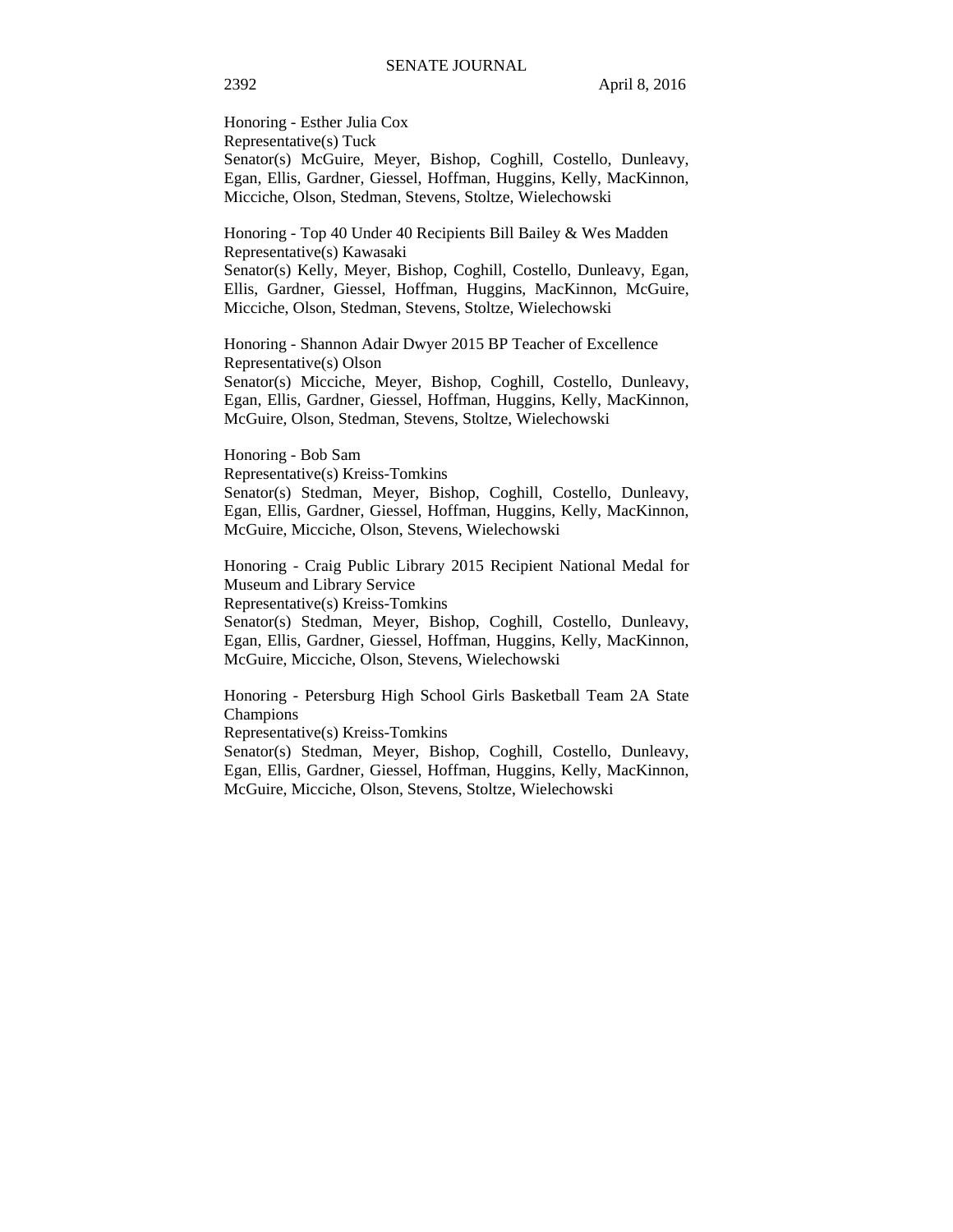April 8, 2016 2393

Honoring - Caroline "Cussy" Reader Kauer Representative(s) Foster Senator(s) Olson, Meyer, Bishop, Coghill, Costello, Dunleavy, Egan, Ellis, Gardner, Giessel, Hoffman, Huggins, Kelly, MacKinnon, McGuire, Micciche, Stedman, Stevens, Stoltze, Wielechowski

Honoring - Patrick Kemp Representative(s) Munoz, Kito, Neuman Senator(s) Egan, Meyer, Bishop, Coghill, Costello, Dunleavy, Ellis, Gardner, Giessel, Hoffman, Huggins, Kelly, MacKinnon, McGuire, Micciche, Olson, Stedman, Stevens, Stoltze, Wielechowski

In Memoriam - Thomas Sweeney

Senator(s) Stevens, Meyer, Bishop, Coghill, Costello, Dunleavy, Egan, Ellis, Gardner, Giessel, Hoffman, Huggins, Kelly, MacKinnon, McGuire, Micciche, Olson, Stedman, Stoltze, Wielechowski Representative(s) Stutes

### In Memoriam - James Garrigues

Senator(s) Meyer, Bishop, Coghill, Costello, Dunleavy, Egan, Ellis, Gardner, Giessel, Hoffman, Huggins, Kelly, MacKinnon, McGuire, Micciche, Olson, Stedman, Stevens, Stoltze, Wielechowski Representative(s) Millett

In Memoriam - Roy Rickey

Senator(s) Egan, Meyer, Bishop, Coghill, Costello, Dunleavy, Ellis, Gardner, Giessel, Hoffman, Huggins, Kelly, MacKinnon, McGuire, Micciche, Olson, Stedman, Stevens, Stoltze, Wielechowski Representative(s) Kito, Munoz

In Memoriam - Mary Hofauer Kutney, APRN Senator(s) Giessel, MacKinnon, Meyer, Bishop, Coghill, Costello, Dunleavy, Egan, Ellis, Gardner, Hoffman, Huggins, Kelly, McGuire, Micciche, Olson, Stedman, Stevens, Stoltze, Wielechowski

In Memoriam - Clementa C. Pinckney Representative(s) Josephson Senator(s) Gardner, Meyer, Bishop, Coghill, Costello, Dunleavy, Egan, Ellis, Giessel, Hoffman, Huggins, Kelly, MacKinnon, McGuire, Micciche, Olson, Stedman, Stevens, Stoltze, Wielechowski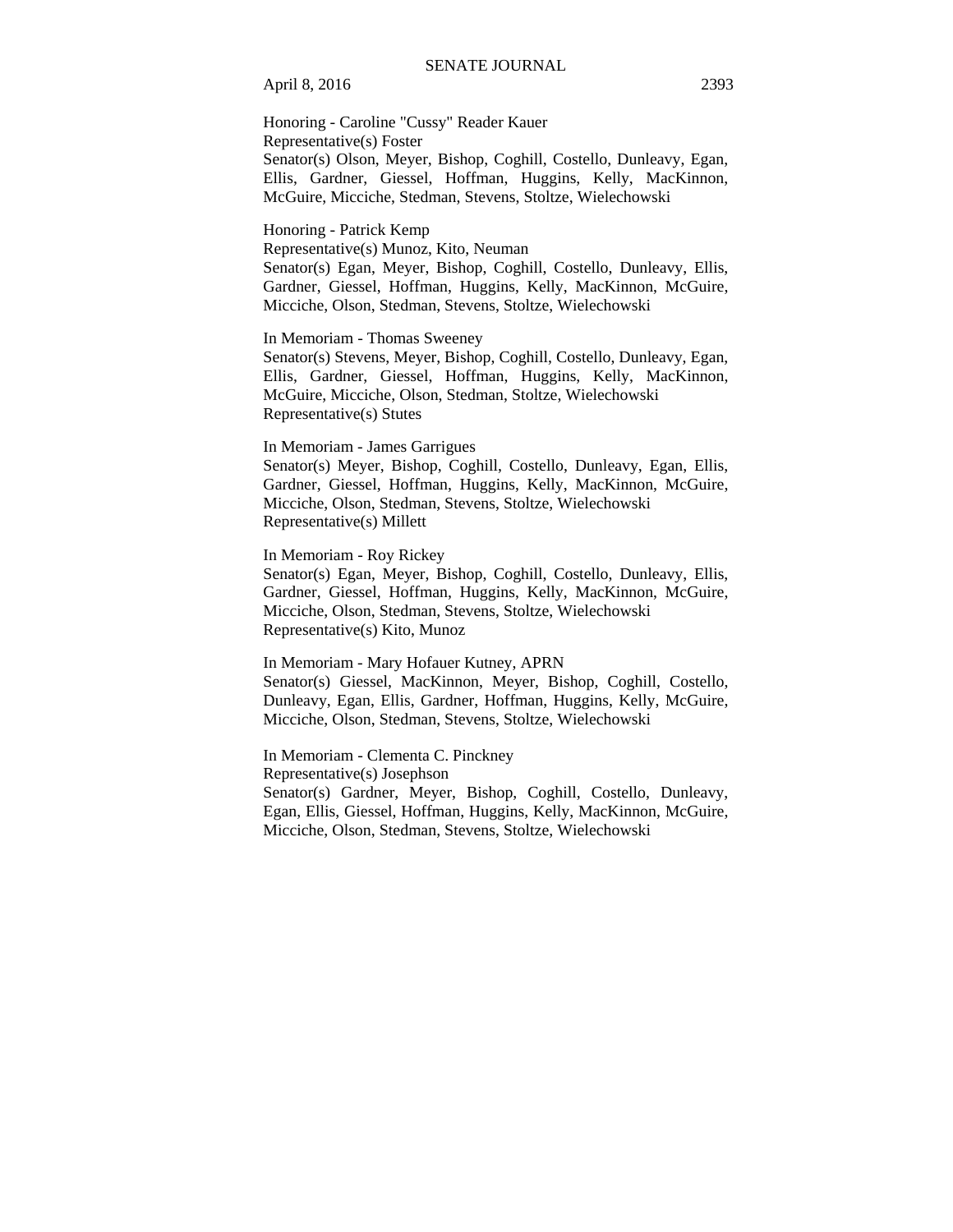In Memoriam - Marcella Buckalew Representative(s) Josephson Senator(s) Gardner, Meyer, Bishop, Coghill, Costello, Dunleavy, Egan, Ellis, Giessel, Hoffman, Huggins, Kelly, MacKinnon, McGuire, Micciche, Olson, Stedman, Stevens, Stoltze, Wielechowski

In Memoriam - James Paul Ritter Representative(s) Wilson Senator(s) Coghill, Meyer, Bishop, Costello, Dunleavy, Egan, Ellis, Gardner, Giessel, Hoffman, Huggins, Kelly, MacKinnon, McGuire, Micciche, Olson, Stedman, Stevens, Stoltze, Wielechowski

In Memoriam - Blanche Vest Representative(s) Wilson Senator(s) Coghill, Meyer, Bishop, Costello, Dunleavy, Egan, Ellis, Gardner, Giessel, Hoffman, Huggins, Kelly, MacKinnon, McGuire, Micciche, Olson, Stedman, Stevens, Stoltze, Wielechowski

In Memoriam - Sharol "Shari" Lind Otness Representative(s) Kreiss-Tomkins Senator(s) Stedman, Meyer, Bishop, Coghill, Costello, Dunleavy, Egan, Ellis, Gardner, Giessel, Hoffman, Huggins, Kelly, MacKinnon, McGuire, Micciche, Olson, Stevens, Stoltze, Wielechowski

In Memoriam - Frank Oscar Williams, Jr. Representative(s) Kreiss-Tomkins Senator(s) Stedman, Meyer, Bishop, Coghill, Costello, Dunleavy, Egan, Ellis, Gardner, Giessel, Hoffman, Huggins, Kelly, MacKinnon, McGuire, Micciche, Olson, Stevens, Stoltze, Wielechowski

Senator Coghill moved and asked unanimous consent that the citations be adopted. Without objection, the citations were adopted and referred to the Secretary for transmittal.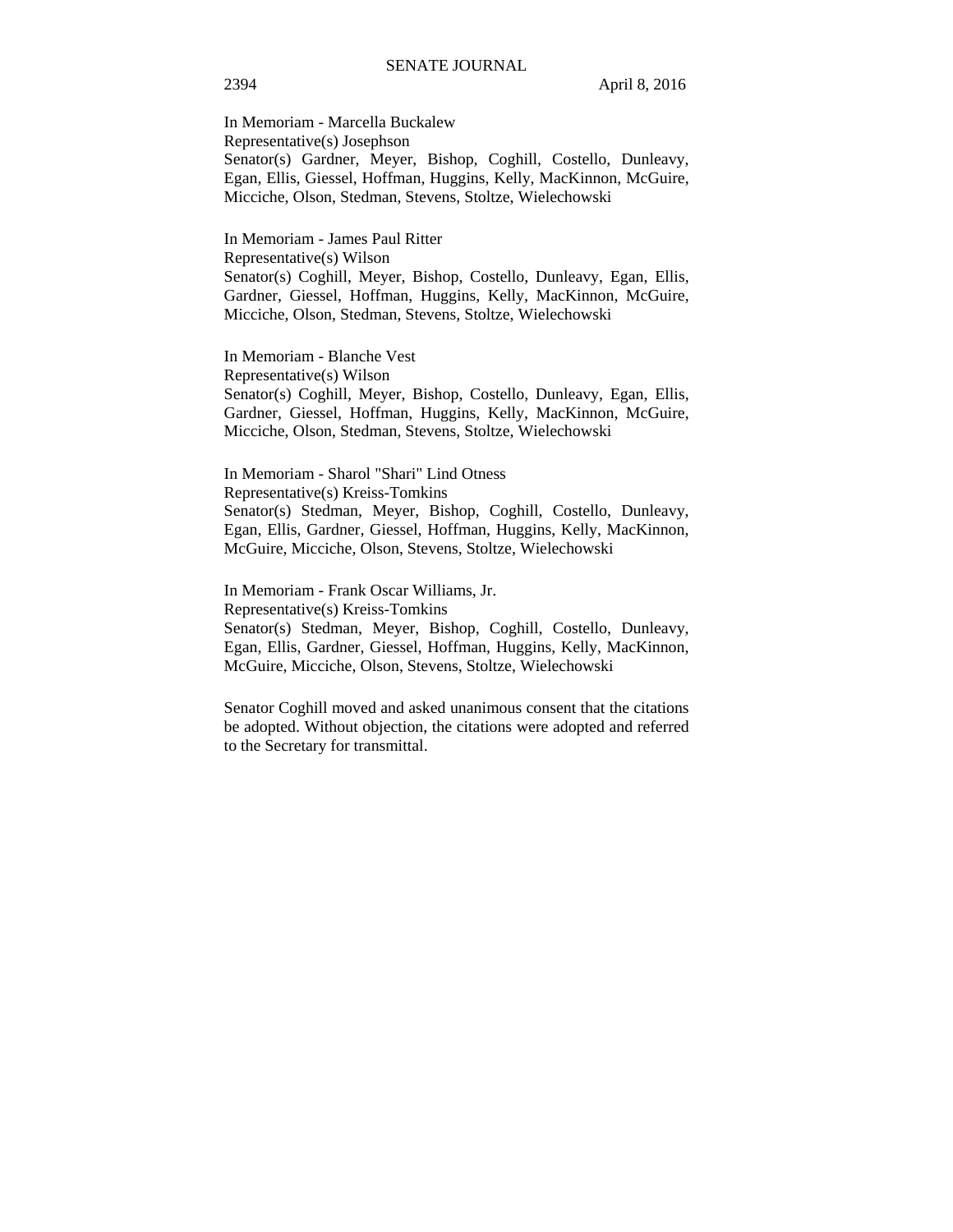# **Unfinished Business**

### **SB 8**

Senator Egan moved and asked unanimous consent to be shown as a cosponsor on SENATE BILL NO. 8 "An Act relating to the regulation and production of industrial hemp." Without objection, it was so ordered.

### **HB 143**

Senator McGuire moved and asked unanimous consent to be shown as a cross sponsor on CS FOR HOUSE BILL NO. 143(FIN) "An Act authorizing the Alaska Industrial Development and Export Authority to issue bonds to finance the infrastructure and construction costs of the Sweetheart Lake hydroelectric project." Without objection, it was so ordered.

Senator Wielechowski moved and asked unanimous consent the Alaska Senate vote to not appeal the trial court's decision in Alaska Legislative Council v. Governor Walker and Commissioner Valerie Davidson, 3AN-15-09208 CI, and direct that any further proceedings in this matter not include the Alaska Senate.

Senator Coghill moved to table the motion.

The question being: "Shall the motion be tabled?" The roll was taken with the following result:

Shall the motion be tabled?

### **YEAS: 15 NAYS: 3 EXCUSED: 2 ABSENT: 0**

Yeas: Bishop, Coghill, Costello, Dunleavy, Giessel, Hoffman, Huggins, Kelly, MacKinnon, McGuire, Meyer, Micciche, Stedman, Stevens, Stoltze

Nays: Egan, Ellis, Wielechowski

Excused: Gardner, Olson

and so, the motion was tabled.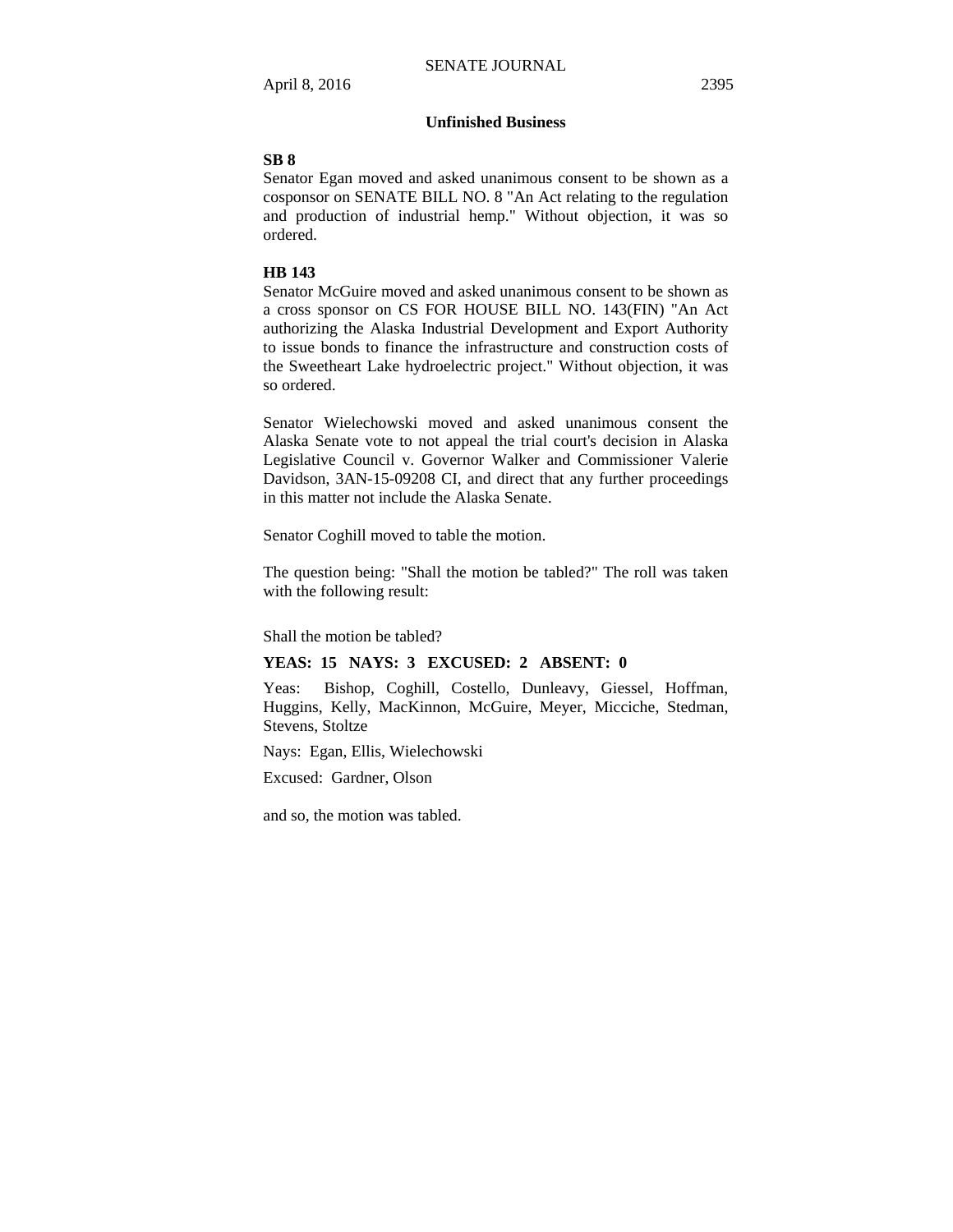# **SB 103**

The reconsideration on CS FOR SPONSOR SUBSTITUTE FOR SENATE BILL NO. 103(JUD) "An Act relating to school districts; relating to school boards; relating to approval of educational programs at residential psychiatric treatment centers; providing for funding of educational services for students in residential psychiatric treatment centers; and providing for an effective date" was not taken up this legislative day and the bill was referred to the Secretary for engrossment.

### **Announcements**

Rule 23(d) of the Alaska State Legislature Uniform Rules is currently in effect.

Announcements are at the end of the journal.

### **Engrossment**

### **SB 69**

CS FOR SENATE BILL NO. 69(FIN) "An Act relating to the Board of Chiropractic Examiners and the practice of chiropractic" was engrossed, signed by the President and Secretary and transmitted to the House for consideration.

### **SB 103**

CS FOR SPONSOR SUBSTITUTE FOR SENATE BILL NO. 103(JUD) "An Act relating to school districts; relating to school boards; relating to approval of educational programs at residential psychiatric treatment centers; providing for funding of educational services for students in residential psychiatric treatment centers; and providing for an effective date" was engrossed, signed by the President and Secretary and transmitted to the House for consideration.

## **SB 154**

CS FOR SENATE BILL NO. 154(STA) "An Act relating to special registration plates commemorating the Blood Bank of Alaska" was engrossed, signed by the President and Secretary and transmitted to the House for consideration.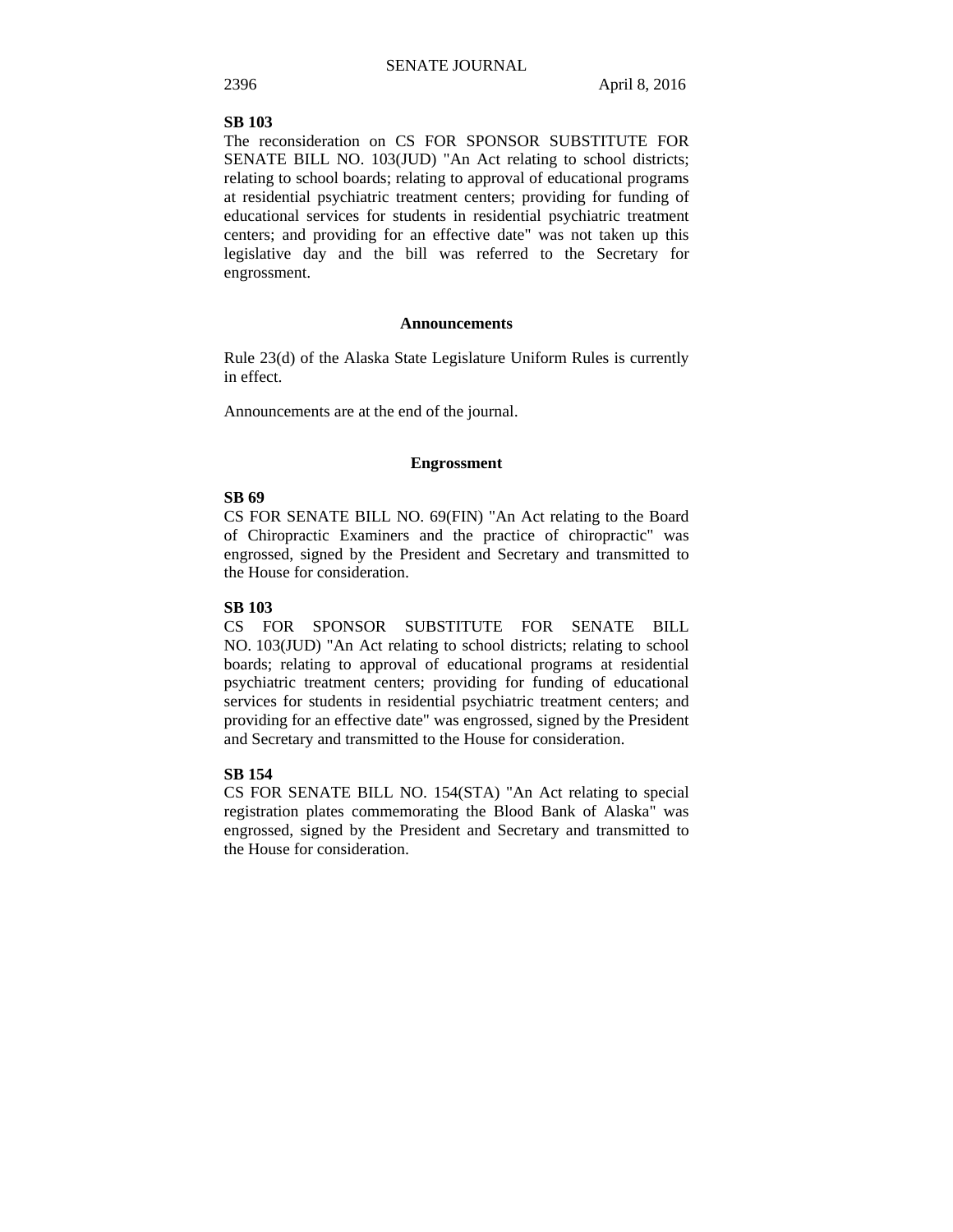### **SB 165**

CS FOR SENATE BILL NO. 165(JUD) am "An Act relating to the presence of minors in the licensed premises of manufacturers, wholesalers, and retailers of alcoholic beverages; relating to the Alcoholic Beverage Control Board; relating to background checks for persons applying to operate marijuana establishments; relating to the offense of minor consuming; relating to revocation of a driver's license for a minor consuming offense; relating to the effect of the revocation of a driver's license for a minor consuming offense on a motor vehicle liability insurance policy; and amending Rule 17, Alaska Rules of Minor Offense Procedure" was engrossed, signed by the President and Secretary and transmitted to the House for consideration.

### **Adjournment**

Senator Coghill moved and asked unanimous consent that the Senate stand in adjournment until 12:00 p.m., April 9, 2016. Without objection, the Senate adjourned at 1:26 p.m.

> Liz Clark Secretary of the Senate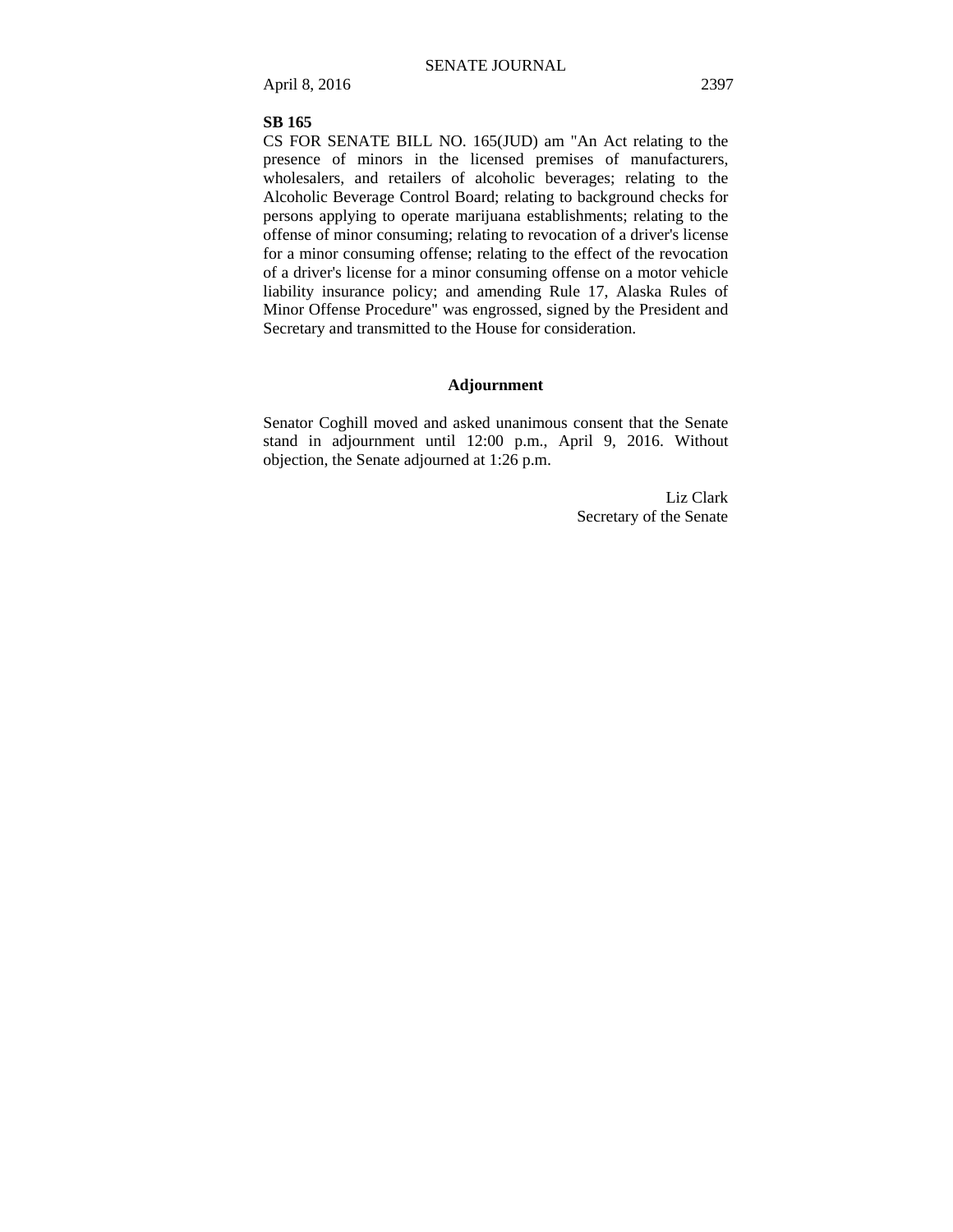### **Announcements**

Americans with Disabilities Act Notice - Persons with disabilities who require special accommodation or alternative communication formats to access committee meetings may contact the appropriate committee office or the Legislative Information Office in their community. Reasonable advance notice is needed to accommodate the request. For further information, call the ADA Coordinator at 465-3854 Voice/465-4980 TDD.

## **STANDING COMMITTEES**

+ indicates teleconference

= indicates bill previously heard/scheduled

# **COMMUNITY & REGIONAL AFFAIRS**

| Apr $12$ | <b>Tuesday</b>                                                  | Beltz 105 (tsbldg) | 3:30 PM |
|----------|-----------------------------------------------------------------|--------------------|---------|
|          | -- Public Testimony <limited 2="" minutes="" to="">--</limited> |                    |         |
|          | $+=$ HB 370 MUNICIPAL TAX EXEMPTIONS                            |                    |         |

| Apr 14 | <b>Thursday</b>      | Beltz 105 (tsbldg) | 3:30 PM |
|--------|----------------------|--------------------|---------|
|        | No Meeting Scheduled |                    |         |
|        |                      |                    |         |

# **FINANCE**

|     | Apr 08        | Friday                                  | <b>Senate Finance 532</b>                           | 9:00 AM   |
|-----|---------------|-----------------------------------------|-----------------------------------------------------|-----------|
|     |               | -- Time Change --                       |                                                     |           |
|     |               |                                         | += SB 114 PERM FUND: EARNINGS, DEPOSITS, ACCOUNTS   |           |
|     |               | <bill canceled="" hearing=""></bill>    |                                                     |           |
|     |               |                                         | += SB 128 PERM. FUND:DEPOSITS;DIVIDEND;EARNINGS     |           |
|     |               | <bill canceled="" hearing=""></bill>    |                                                     |           |
|     |               |                                         | += SB 205 APPROVAL OF SALE OF ROYALTY OIL TO TESORO |           |
| $+$ |               |                                         | HB 373 APPROVAL OF SALE OF ROYALTY OIL TO TESORO    |           |
| $+$ |               | <b>Bills Previously Heard/Scheduled</b> |                                                     |           |
|     | <b>Apr 08</b> | Friday                                  | <b>Senate Finance 532</b>                           | $1:00$ PM |
| $+$ |               | <b>Bills Previously Heard/Scheduled</b> |                                                     |           |
|     |               | $+=$ SB 138 BUDGET: CAPITAL             |                                                     |           |
|     |               | <bill canceled="" hearing=""></bill>    |                                                     |           |
|     | $\pm$ SB 101  |                                         | STATE PARKS FEES & SALES OF MERCHANDISE             |           |
|     |               |                                         | += SB 196 POWER COST EO FUND: RESERVE ACCT;DIVIDEND |           |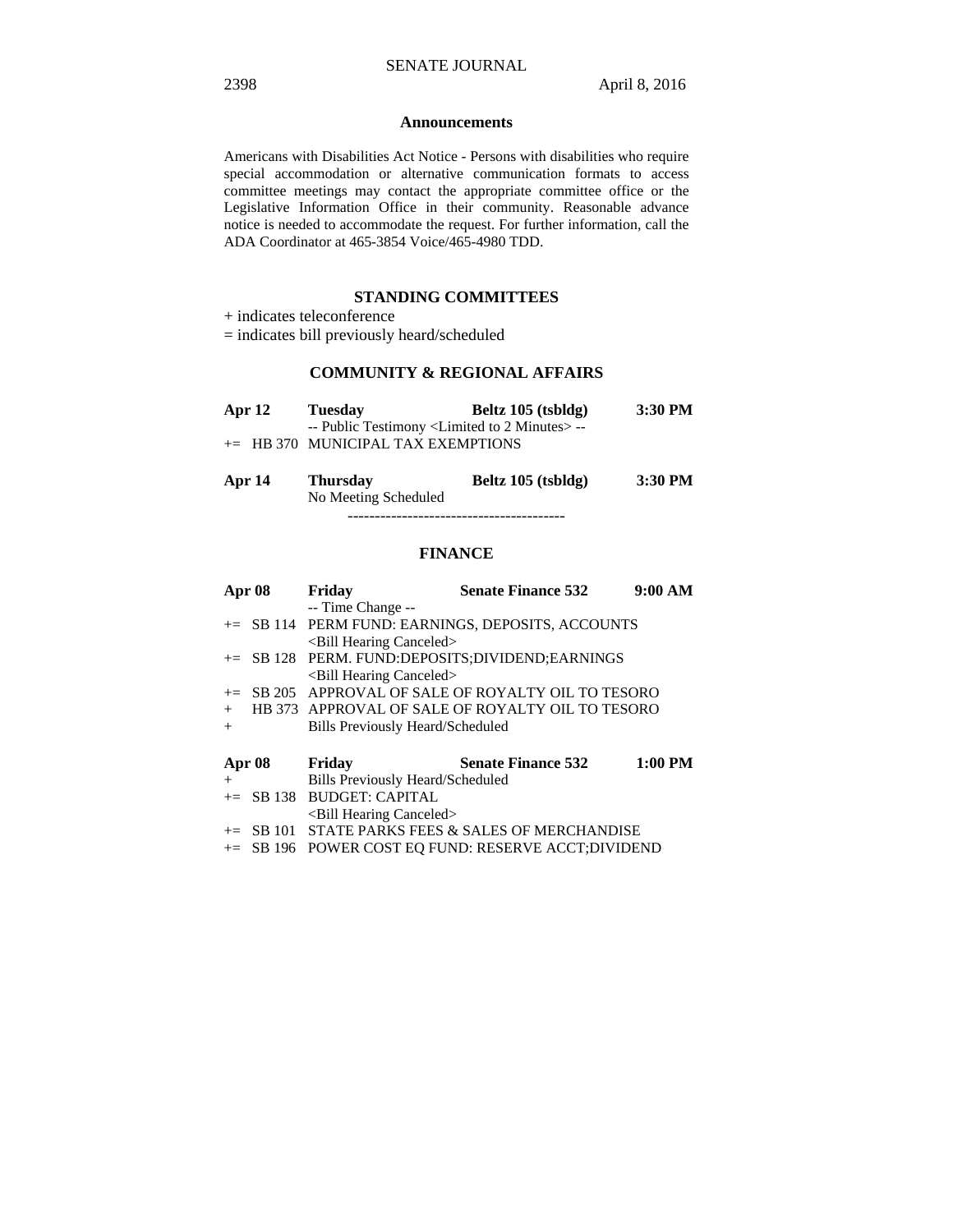# **FINANCE (continued)**

| Apr 08 |               | Friday<br>-- MEETING CANCELED --        | <b>Senate Finance 532</b>                            | 5:00 PM   |
|--------|---------------|-----------------------------------------|------------------------------------------------------|-----------|
| $+$    |               | <b>Bills Previously Heard/Scheduled</b> |                                                      |           |
| Apr 09 |               | <b>Saturday</b>                         | Senate Finance 532 10:00 AM                          |           |
| $+$    |               |                                         | SB 201 PHARMA BD & EMPLOYEES; DRUG DIST/MANUFAC      |           |
| $+$    | SB 200        |                                         | MANDATORY PHYSICAL ACTIVITY IN SCHOOLS               |           |
| $+$    | <b>SJR</b> 12 |                                         | CONST. AM: ELECTED ATTORNEY GENERAL                  |           |
| $+$    | SB 163        |                                         | NATL, RES. WATER NOMINATION/DESIGNATION              |           |
| $+$    | SB 8          | INDUSTRIAL HEMP PRODUCTION LICENSES     |                                                      |           |
| $+$    |               | Bills Previously Heard/Scheduled        |                                                      |           |
| Apr 09 |               | <b>Saturday</b>                         | <b>Senate Finance 532</b>                            | $2:00$ PM |
|        |               |                                         | += SB 128 PERM. FUND:DEPOSITS:DIVIDEND:EARNINGS      |           |
|        |               |                                         | $+=$ SB 210 COMM. REV. SHARING: PROP. TAX EXEMPTIONS |           |
| $+$    |               | Bills Previously Heard/Scheduled        |                                                      |           |

----------------------------------------

# **HEALTH & SOCIAL SERVICES**

| Apr 08 | Friday               | <b>Butrovich 205</b> | $1:30$ PM |
|--------|----------------------|----------------------|-----------|
|        | No Meeting Scheduled |                      |           |

|  | Apr 11 Monday                                 | <b>Butrovich 205</b> | $1:30$ PM |
|--|-----------------------------------------------|----------------------|-----------|
|  | HB 27 DHSS DUTIES;CINA; FOSTER CARE; ADOPTION |                      |           |
|  | <b>Bills Previously Heard/Scheduled</b>       |                      |           |
|  |                                               |                      |           |

# **JUDICIARY**

| Apr 08 | Friday                           | Beltz 105 (tsbldg) | 1:30 PM |
|--------|----------------------------------|--------------------|---------|
|        | -- MEETING CANCELED --           |                    |         |
|        | -- Public Testimony --           |                    |         |
| $^{+}$ | Bills Previously Heard/Scheduled |                    |         |
|        | **Streamed live on AKL.tv**      |                    |         |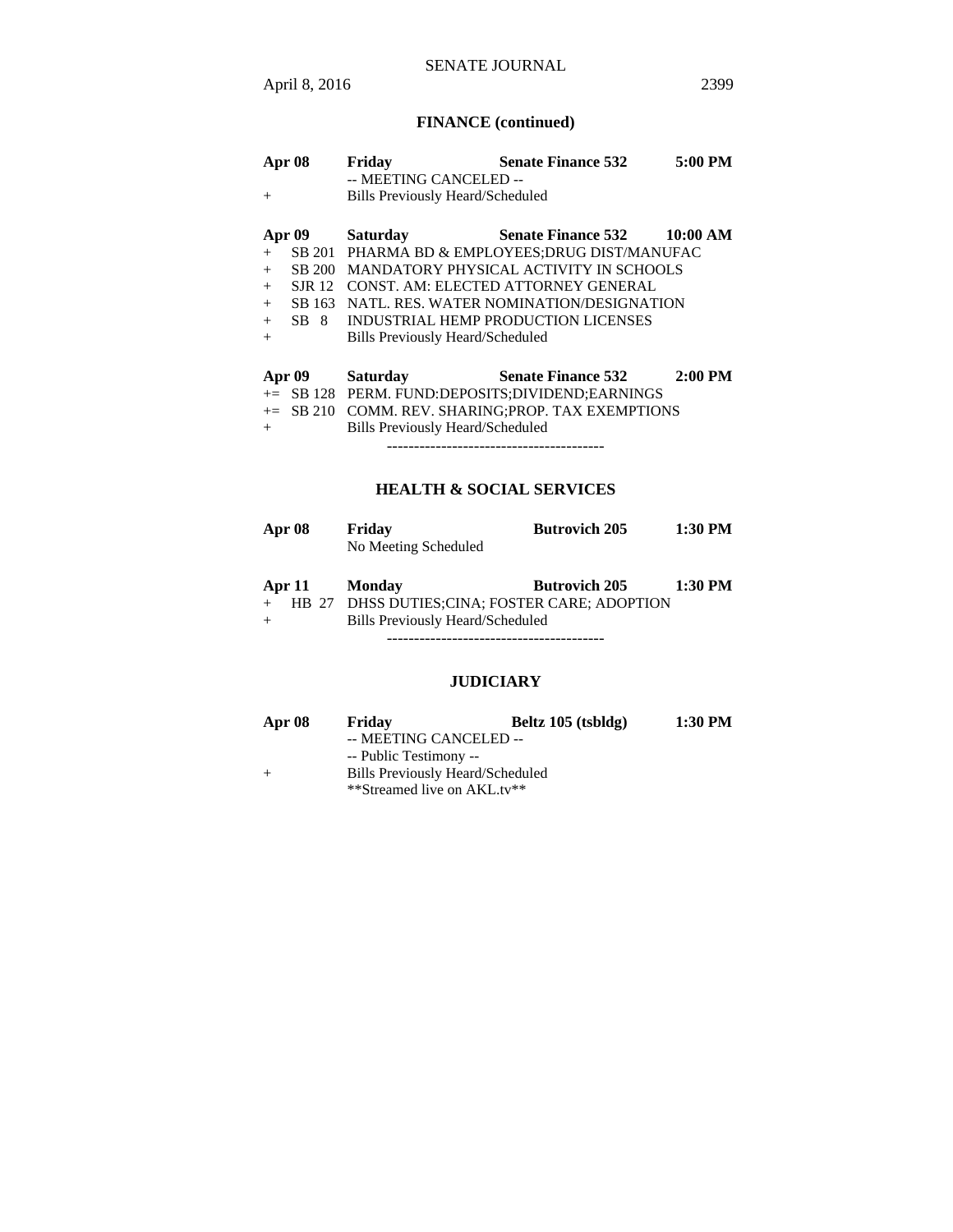# **JUDICIARY (continued)**

| Apr $11$        | <b>Monday</b>                                                                                                                                                                                                                                          | Beltz 105 (tsbldg)         | 1:30 PM |
|-----------------|--------------------------------------------------------------------------------------------------------------------------------------------------------------------------------------------------------------------------------------------------------|----------------------------|---------|
| $+$<br>$+$      | -- Public Testimony --<br>+= SB 108 AK SECURITIES ACT; PENALTIES; CRT. RULES<br>SB 113 NEW DRUGS FOR THE TERMINALLY ILL<br>+ SB 211 RECOVERY OF FALSE CLAIMS FOR STATE FUNDS<br><b>Bills Previously Heard/Scheduled</b><br>**Streamed live on AKL.tv** |                            |         |
| $+$<br>$+$      | Apr 13 Wednesday<br>SB 187 MOTOR VEHICLE ARSON ON PRIVATE PROPERTY<br>Bills Previously Heard/Scheduled<br>-- Public Testimony --<br>**Streamed live on AKL.tv**                                                                                        | Beltz 105 (tsbldg) 1:30 PM |         |
| Apr $15$<br>$+$ | Friday<br><b>Bills Previously Heard/Scheduled</b><br>-- Public Testimony --<br>**Streamed live on AKL.tv**                                                                                                                                             | Beltz 105 (tsbldg)         | 1:30 PM |

----------------------------------------

# **LABOR & COMMERCE**

| Apr 08 |          | Friday                                               | Beltz 105 (tsbldg) | 1:30 PM |
|--------|----------|------------------------------------------------------|--------------------|---------|
|        |          | -- MEETING CANCELED --                               |                    |         |
|        |          | $+=$ SB 203 MEDI-VAC FLIGHT CREW OVERTIME PAY        |                    |         |
| $+$    |          | HB 125 RESTRICTIONS ON SALE OF DEXTROMETHORPHAN      |                    |         |
|        |          | <b>Bills Previously Heard/Scheduled</b>              |                    |         |
|        |          | -- Public Testimony --                               |                    |         |
|        |          |                                                      |                    |         |
|        | Apr $09$ | <b>Saturday</b>                                      | Beltz 105 (tsbldg) | 4:00 PM |
|        |          | $+=$ HB 125 RESTRICTIONS ON SALE OF DEXTROMETHORPHAN |                    |         |
|        |          | += SB 156 INSURANCE COVERAGE FOR CONTRACEPTIVES      |                    |         |
|        |          | $+=$ SB 203 MEDI-VAC FLIGHT CREW OVERTIME PAY        |                    |         |
|        |          | += SB 152 MONEY SERVICES BUSINESS: REOS; LICENSING;  |                    |         |
|        |          | += SB 118 DNR LAND DISPOSAL SURVEYS; PEER REVIEW     |                    |         |
|        |          | += HB 314 AK REG ECON ASSIST. PROGRAM; EXTEND        |                    |         |
| $+$    |          | <b>Bills Previously Heard/Scheduled</b>              |                    |         |
|        |          | -- Public Testimony --                               |                    |         |
|        |          |                                                      |                    |         |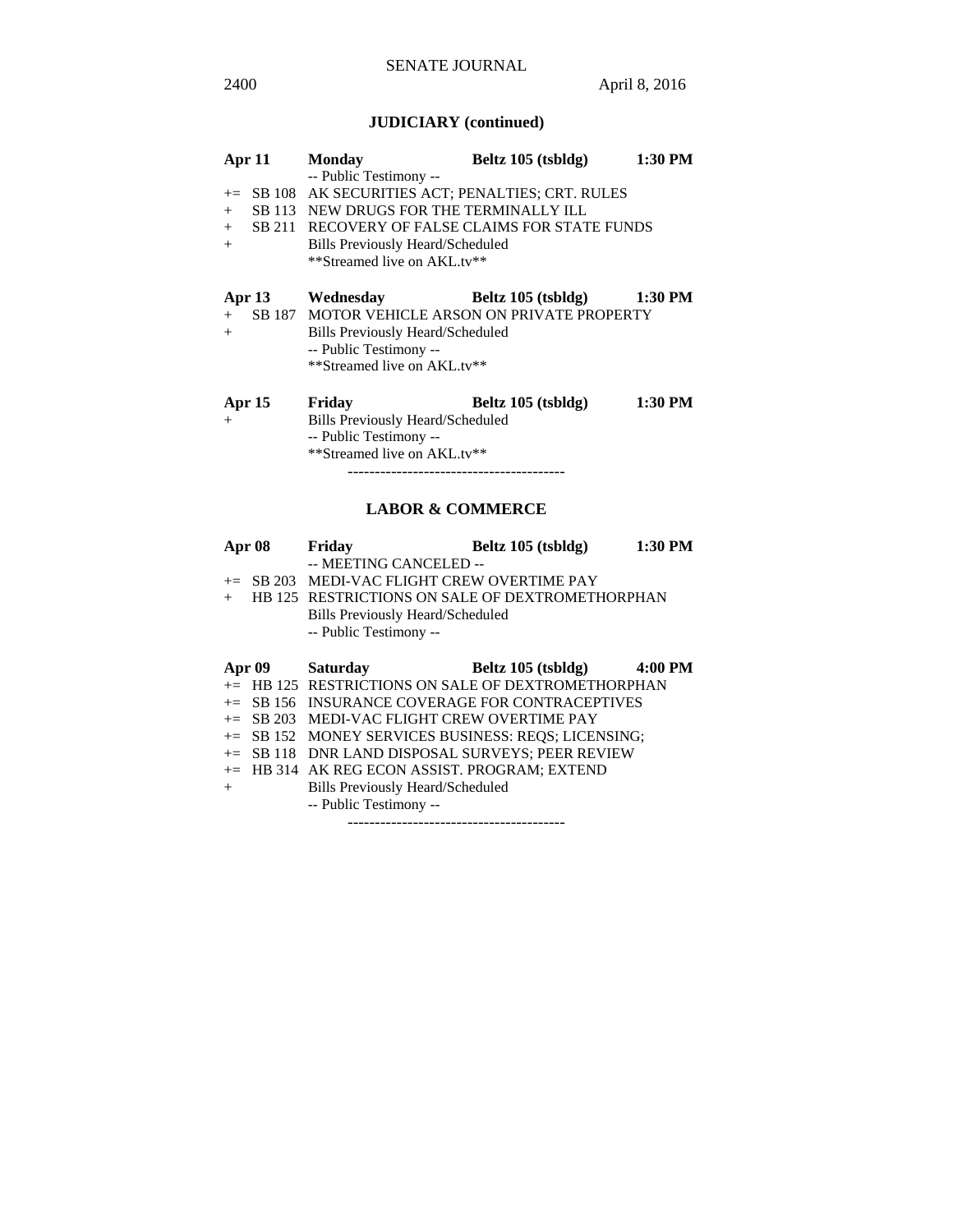# **RESOURCES**

| Apr 08           | Friday                                                                                                | <b>Butrovich 205</b> | 3:30 PM   |
|------------------|-------------------------------------------------------------------------------------------------------|----------------------|-----------|
| HB 247<br>$+$    | TAX;CREDITS;INTEREST;REFUNDS;O & G                                                                    |                      |           |
|                  | <pending referral=""> --Invited Testimony Only--</pending>                                            |                      |           |
| SB 130<br>$+=$   | TAX;CREDITS;INTEREST;REFUNDS;O & G                                                                    |                      |           |
|                  | -- Testimony <invitation only=""> --</invitation>                                                     |                      |           |
| $+$              | <b>Industry Stakeholder Testimony:</b>                                                                |                      |           |
|                  | Alaska Oil and Gas Association; ExxonMobil;                                                           |                      |           |
|                  | British Petroleum; ConocoPhillips; HillCorp;                                                          |                      |           |
|                  | The Alaska Support Industry Alliance                                                                  |                      |           |
|                  | -- Testimony <invitation only=""> --</invitation>                                                     |                      |           |
| $^{+}$           | <b>Bills Previously Heard/Scheduled</b>                                                               |                      |           |
|                  |                                                                                                       |                      |           |
| Apr 09           | <b>Saturday</b>                                                                                       | <b>Butrovich 205</b> | 9:00 AM   |
| HB 247<br>$^{+}$ | TAX; CREDITS; INTEREST; REFUNDS; O & G                                                                |                      |           |
|                  | <pending referral=""> --Invited Testimony Only--</pending>                                            |                      |           |
| SB 130<br>$+=$   | TAX;CREDITS;INTEREST;REFUNDS;O & G                                                                    |                      |           |
|                  | -- Testimony <invitation only=""> --</invitation>                                                     |                      |           |
| $^{+}$           | <b>Industry Stakeholder Testimony:</b>                                                                |                      |           |
|                  | Caelus Energy; Furie Alaska; The Ahtna Corp;                                                          |                      |           |
|                  | Great Bear Petroleum; BlueCrest Energy                                                                |                      |           |
|                  | -- Testimony <invitation only=""> --</invitation>                                                     |                      |           |
| $^{+}$           | <b>Bills Previously Heard/Scheduled</b>                                                               |                      |           |
|                  | <b>Saturday</b>                                                                                       | <b>Butrovich 205</b> | $2:30$ PM |
| Apr 09<br>HB 247 |                                                                                                       |                      |           |
| $+$              | TAX; CREDITS; INTEREST; REFUNDS; O & G                                                                |                      |           |
| SB 130<br>$+=$   | <pending referral=""> --Invited Testimony Only--<br/>TAX;CREDITS;INTEREST;REFUNDS;O &amp; G</pending> |                      |           |
|                  | -- Public Testimony --                                                                                |                      |           |
|                  | <b>Bills Previously Heard/Scheduled</b>                                                               |                      |           |
| $^{+}$           |                                                                                                       |                      |           |

# **STATE AFFAIRS**

----------------------------------------

| Apr $12$ | <b>Tuesday</b>                       | <b>Butrovich 205</b>                    | 8:00 AM |
|----------|--------------------------------------|-----------------------------------------|---------|
|          | -- Please Note Time Change --        |                                         |         |
| $+$      |                                      | Consideration of Governor's Appointees: |         |
|          | -- Public Testimony on Appointees -- |                                         |         |
|          | Regulatory Commission of Alaska:     |                                         |         |
|          | Rebecca Pauli                        |                                         |         |
|          | (meeting continued on next page)     |                                         |         |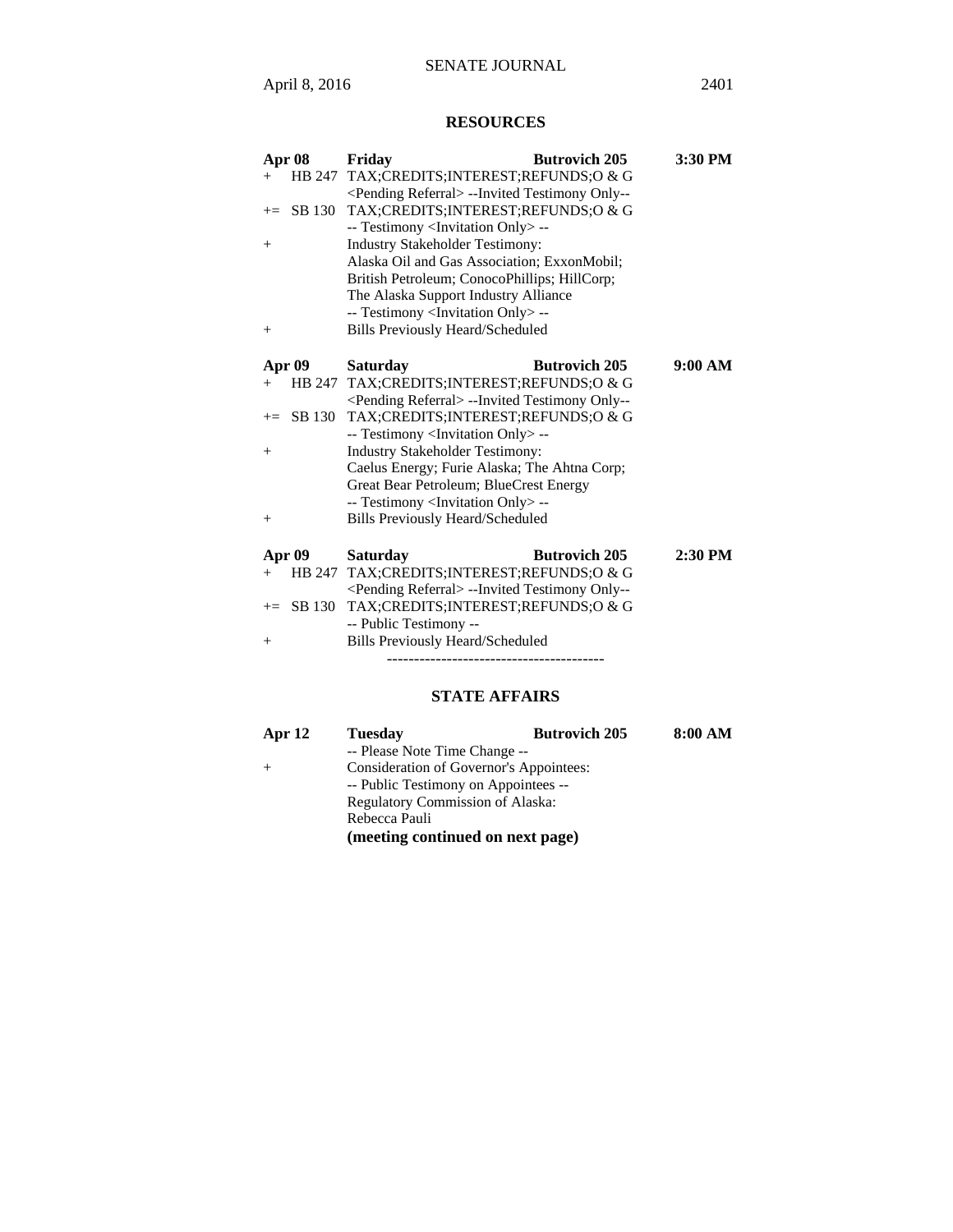# **STATE AFFAIRS (continued)**

|        | (meeting continued from previous page)              |
|--------|-----------------------------------------------------|
|        | Alaska Board of Fisheries:                          |
|        | Israel Payton - Wasilla                             |
|        | Alan Cain - Anchorage                               |
|        | Robert Ruffner - Soldotna                           |
|        | += HB 273 VEHICLES: TRANSFER ON DEATH TITLE;ESTATES |
|        | <bill canceled="" hearing=""></bill>                |
| $+$    | HB 126 CODE OF MILITARY JUSTICE; APPEALS            |
|        | -- Testimony <invitation only=""> --</invitation>   |
| $^{+}$ | <b>Bills Previously Heard/Scheduled</b>             |
|        |                                                     |
|        |                                                     |

# **JOINT COMMITTEES**

# **LEGISLATIVE BUDGET & AUDIT**

| Apr 14 | <b>Thursday</b>                                              | <b>House Finance 519</b> | 7:30 AM |  |
|--------|--------------------------------------------------------------|--------------------------|---------|--|
|        | -- Testimony <invitation only=""> --</invitation>            |                          |         |  |
|        | <b>Executive Session - Audits</b>                            |                          |         |  |
|        | Statewide Single Audit FY15 - Final                          |                          |         |  |
|        | <b>Commercial Passenger Vessel Tax</b>                       |                          |         |  |
|        | Special Audit - Final Interim Report                         |                          |         |  |
|        | <b>Status of Direct Entry Midwives Audit Recommendations</b> |                          |         |  |
|        | <b>Other Committee Business</b>                              |                          |         |  |
|        |                                                              |                          |         |  |

# **LEGISLATIVE COUNCIL**

| Apr 14 | <b>Thursday</b>    | <b>Senate Finance 532</b> | $3:30$ PM |
|--------|--------------------|---------------------------|-----------|
|        | Agenda Forthcoming |                           |           |

----------------------------------------

# **CONFERENCE COMMITTEES**

# **CONFERENCE COMMITTEE ON HB256 AND HB257**

| <b>Apr 08</b> | Friday                              | <b>Senate Finance 532</b>                   | $4:00$ PM |
|---------------|-------------------------------------|---------------------------------------------|-----------|
|               | <b>Organizational Meeting</b>       |                                             |           |
|               |                                     | HB 256 APPROP: OPERATING BUDGET/LOANS/FUNDS |           |
|               | HB 257 APPROP: MENTAL HEALTH BUDGET |                                             |           |